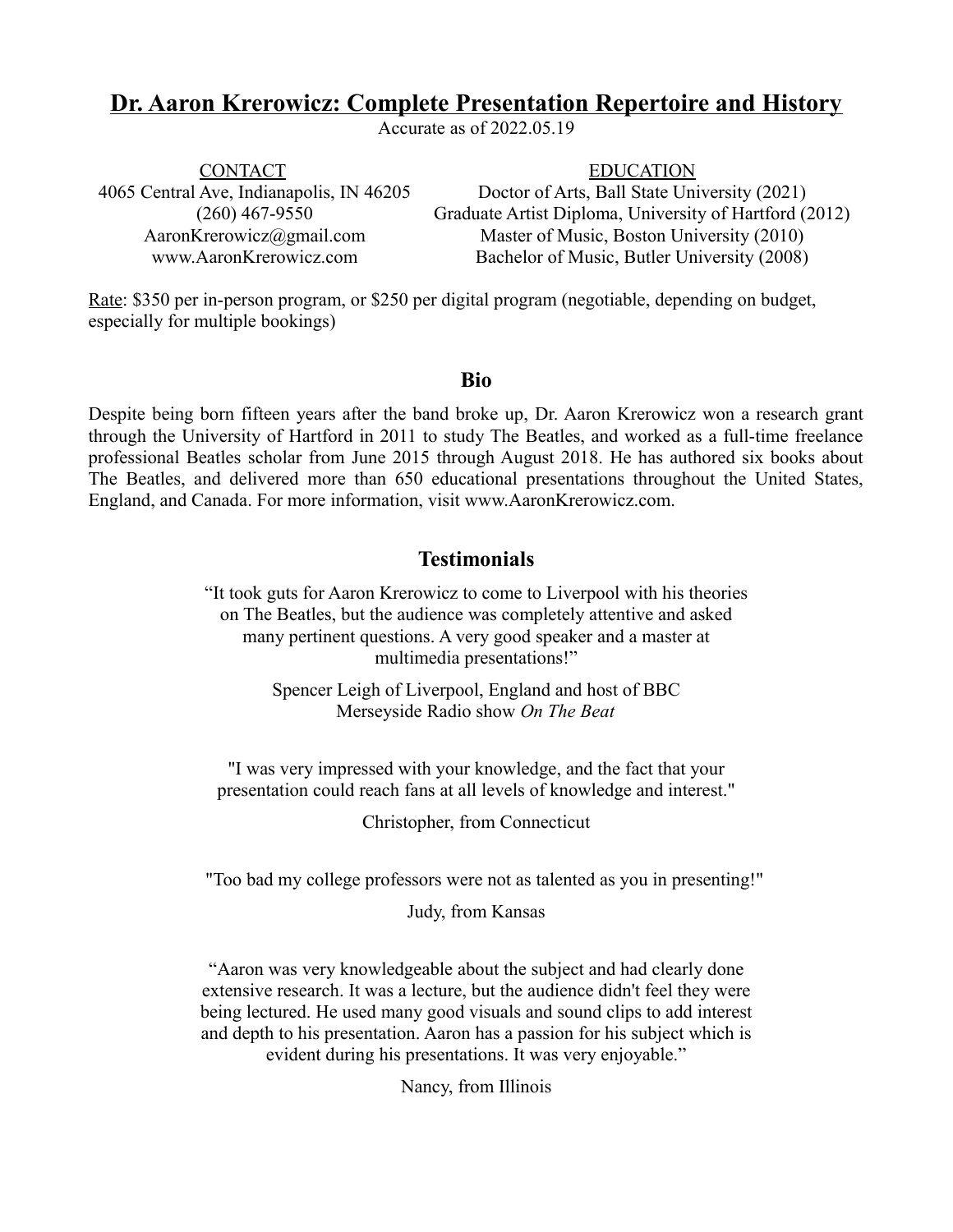# **Program Repertoire**

Each program description includes an "Analytic Rating" between 1 and 4 (with 1 being easiest to understand and 4 being most difficult to follow) to illustrate accessibility:

- 1 = little or no analysis (everybody should easily follow and understand)
- $2$  = some analysis, but easily digestible by the general public
- 3 = substantial analysis (prior musical knowledge will help, but isn't necessary)
- $4 =$  highly analytic (designed for academic audiences)

#### The Beatles: Band of the Sixties

Explore the music of The Beatles in this 60-minute multimedia presentation (part history and part musical analysis) spanning the full 1960s: beginning with the band's seminal visits to Hamburg, continuing through Beatlemania, and concluding with *Abbey Road*. The program will be supplemented with audio clips of music and excerpts from interviews with the band members. Analytic Rating:  $2 =$  some analysis, but easily digestible by the general public

| $\alpha$ is $\alpha$ in $\beta$ . | $\frac{1}{2}$ and $\frac{1}{2}$ by $\frac{1}{2}$ by the settle $\frac{1}{2}$ by the general public |
|-----------------------------------|----------------------------------------------------------------------------------------------------|
| 2021.08.04                        | Midcontinent Public Library (MO) digital event                                                     |
| 2021.03.27                        | Pike County (KY) Public Library District digital event                                             |
| 2020.08.11                        | Tewksbury (MA) Public Library digital event                                                        |
| 2019.11.09                        | Lawrenceburg Public Library, 150 Mary St, Lawrenceburg, IN                                         |
| 2019.05.13                        | Woburn Memorial High School, 88 Montvale Ave, Woburn, MA                                           |
| 2018.11.18                        | Stroede Center for the Arts, 319 Wayne Ave, Defiance, OH                                           |
| 2018.07.24                        | Townsend Public Library, 12 Dudley Rd, Townsend, MA                                                |
| 2018.07.21                        | Haverhill Public Library, 99 Main St., Haverhill, MA                                               |
| 2018.07.17                        | East Bridgewater Public Library, 32 Union St, East Bridgewater, MA                                 |
| 2018.06.14                        | Otsego District Public Library, 401 Dix St, Otsego, MI                                             |
| 2018.06.09                        | Caro Area District Library, 840 W Frank St, Caro, MI                                               |
| 2018.06.04                        | Warsaw Community Public Library, 310 E Main St, Warsaw, IN                                         |
| 2017.10.20                        | Newbury Town Library Central Library, 0 Lunt St, Byfield, MA                                       |
| 2017.10.19                        | Hubbardston Public Library, 7 Main Street, Hubbardston, MA                                         |
| 2017.10.13                        | Acton Council on Aging, 30 Sudbury Rd, Acton, MA                                                   |
| 2017.10.04                        | Goodrich Memorial Library, 202 Main St, Newport, VT                                                |
| 2017.10.03                        | Jones Library, 43 Amity St, Amherst, MA                                                            |
| 2017.09.20                        | Ransom Library, 180 S. Sherwood, Plainwell, MI                                                     |
| 2017.09.19                        | Lenawee District Library, 4459 W US 223, Adrian, MI                                                |
| 2017.09.15                        | Strathroy Area Seniors Centre, 137 Frank St, Strathroy, ON, Canada                                 |
| 2017.09.13                        | Pelham Public Library, 43 Pelham Town Sq, Fonthill, ON, Canada                                     |
| 2017.09.13                        | Fort Erie Public Library, 136 Gilmore Rd, Fort Erie, ON, Canada                                    |
| 2017.09.12                        | Milton Public Library, 1010 Main St East, Milton, ON, Canada                                       |
| 2017.09.06                        | Allegan Public Library, 331 Hubbard St, Allegan, MI                                                |
| 2017.06.13                        | Westfield Washington Public Library, 333 W Hoover St, Westfield, IN                                |
| 2017.06.08                        | Veterans Memorial Library, 301 S University Avenue, Mount Pleasant, MI                             |
| 2017.06.07                        | Lexington Moore Public Library, 7239 Huron Ave, Lexington, MI                                      |
| 2017.05.17                        | Middendorf-Kredell Branch Library, 2750 State Hwy K, O'Fallon, MO                                  |
| 2017.04.17                        | Indiana University East, 2325 Chester Blvd, Richmond, IN                                           |
| 2017.03.23                        | Henrico County Public Library - Glen Allen, 10501 Staples Mill Rd, Glen Allen, VA                  |
| 2017.03.22                        | Henrico County Public Library - Fairfield, 1001 N Laburnum Ave, Richmond, VA                       |
| 2017.03.21                        | South Regional Library, 4505 S. Alston Ave, Durham, NC                                             |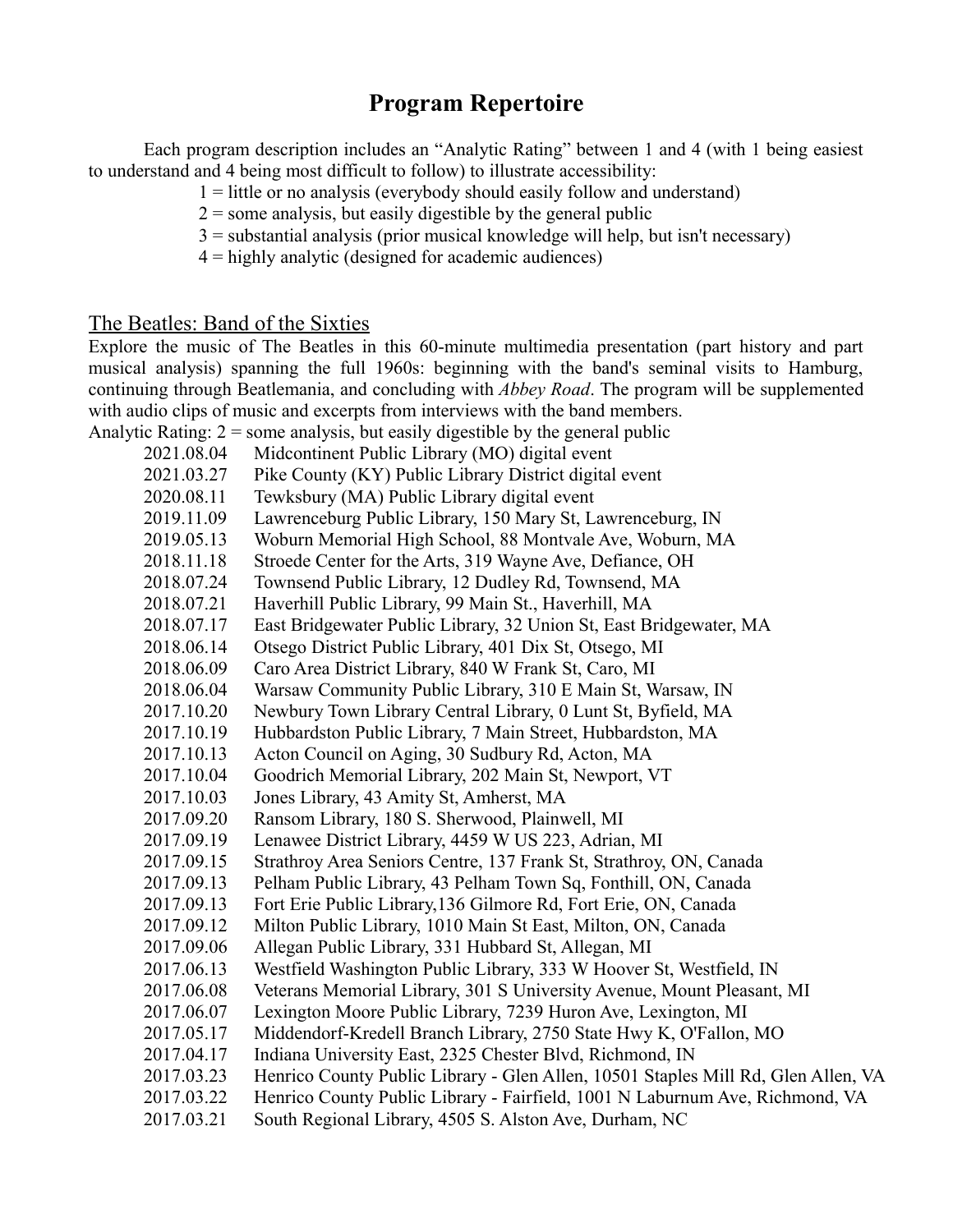2017.03.15 Blacksburg Library, 200 Miller St, Blacksburg, VA 2017.02.07 Meridian-Lauderdale Co. Public Library, 2517 7th St, Meridian, MS 2017.02.06 Ouachita Parish Main Library, 1800 Stubbs Avenue, Monroe, LA 2017.02.03 Lincoln Parish Library, 910 N Trenton St, Ruston, LA 2017.02.02 Vidalia Library, 408 Texas St, Vidalia, LA 2017.01.31 Vernon Parish Library, 1401 Nolan Trace, Leesville, LA 2017.01.30 Beauregard Parish Library, 205 S Washington St, DeRidder, LA 2017.01.29 Lafayette Public Library: South Regional Branch, 6101 Johnston St, Lafayette, LA 2017.01.28 Denham Springs: Walker Branch, 8101 US Highway 190, Denham Springs, LA 2017.01.24 Amory Municipal Library, 401 2nd Ave N, Amory, MS 2017.01.22 Sikeston Library, 121 E North St, Sikeston, MO 2017.01.18 Edwardsville Public Library, 112 S Kansas St, Edwardsville, IL 2016.12.03 South Whitley Community Public Library, 201 E Front St, South Whitley, IN 2016.11.29 La Salle Public Library, 305 Marquette St, Lasalle, IL 2016.11.17 Mead Public Library, 710 N 8th St, Sheboygan, WI 2016.11.14 Muskego Public Library, S73W16663 Janesville Rd, Muskego, WI 2016.11.03 Monticello Union-Township Public Library, 321 West Broadway St, Monticello, IN 2016.10.26 Southwick Public Library, 95 Feeding Hills Rd, Southwick, MA 2016.10.22 Thomas Memorial Library, 6 Scott Dyer Rd, Cape Elizabeth, ME 2016.10.21 Boothbay Harbor Memorial Library, 4 Oak St, Boothbay Harbor, ME 2016.10.20 Peabody Institute Library, 15 Sylvan St, Danvers, MA 2016.10.20 Wilmington Memorial Library, 175 Middlesex Ave, Wilmington, MA 2016.10.17 Topsfield Town Library, 1 S Common St, Topsfield, MA 2016.10.14 Charlton Public Library, 40 Main St, Charlton, MA 2016.10.13 Westborough Public Library, 55 West Main St, Westborough, MA 2016.10.12 Bigelow Free Public Library, 54 Walnut St, Clinton, MA 2016.10.11 Bridgewater Public Library, 15 South St, Bridgewater, MA 2016.10.07 Hyannis Public Library, 401 Main St, Hyannis, MA 2016.10.06 Milford Town Library, 80 Spruce St, Milford, MA 2016.10.05 Rutland Free Library, 10 Court St, Rutland, VT 2016.10.04 East Longmeadow Library, 60 Center Square # 2, East Longmeadow, MA 2016.09.20 Rockville Public Library, 106 N Market St, Rockville, IN 2016.09.19 St. Louis Public Library, 1301 Olive St, St. Louis, MO 2016.09.13 Christian County Library Central Library, 1005 N 4th Ave, Ozark, MO 2016.09.10 North Independence Library, 317 W. 24 Hwy, Independence, MO 2016.09.07 Midwest Genealogy Center, 3440 S. Lee's Summit Rd, Independence, MO 2016.09.06 Raytown Library, 6131 Raytown Rd, Raytown, MO 2016.07.13 Emma S. Clark Memorial Library, 120 Main St, Setauket, NY 2016.07.12 Montauk Library, 871 Montauk Hwy, Montauk, NY 2016.07.11 Rogers Memorial Library, 91 Coopers Farm Rd, Southampton, NY 2016.06.23 Eckhart Public Library, 603 S Jackson St, Auburn, IN 2016.05.24 Watertown Public Library, 100 S Water St, Watertown, WI 2016.05.23 Sun Prairie Public Library, 1350 Linnerud Dr, Sun Prairie, WI 2016.05.21 Fox Lake Public Library, 117 W State St, Fox Lake, WI 2016.05.09 West Allis Public Library, 7421 W National Ave, Milwaukee, WI 2016.05.07 Winnetka-Northfield Public Library District, 768 Oak St, Winnetka, IL 2016.05.06 Rockford Public Library, 215 N. Wyman St, Rockford, IL 2016.05.05 Batavia Public Library, 10 S Batavia Ave, Batavia, IL 2016.04.29 Newcomerstown Public Library, 123 E Main St, Newcomerstown, OH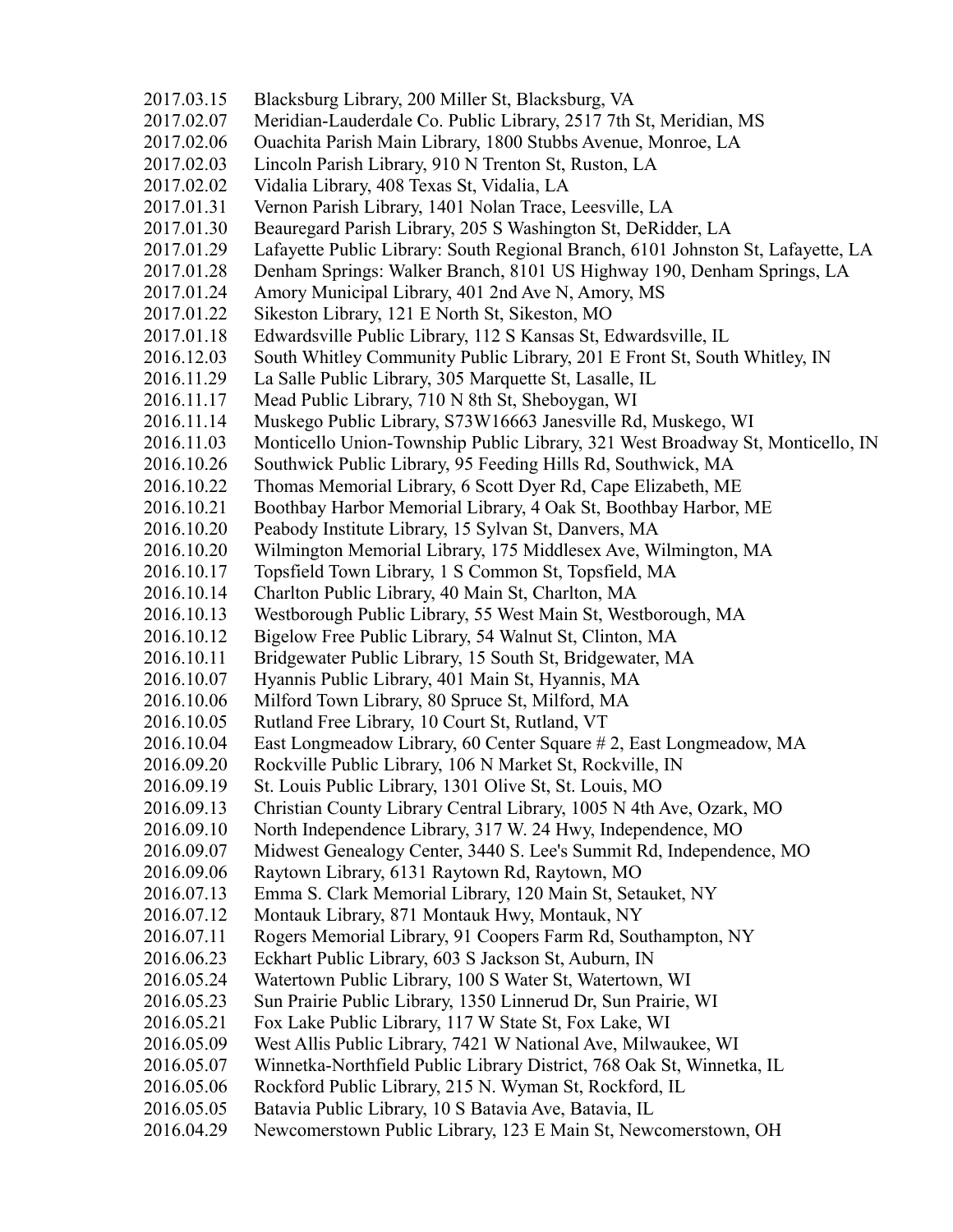2016.04.28 Penn Area Library, 2001 Municipal Ct, Harrison City, PA 2016.04.25 Phoenixville Public Library, 183 2nd Ave, Phoenixville, PA 2016.04.24 Upper Darby Sellers Memorial Free Library, 76 South State Rd, Upper Darby, PA 2016.04.19 Mount Laurel Library, 100 Walt Whitman Ave, Mt Laurel, NJ 2016.04.18 Longwood Public Library, 800 Middle Country Rd, Middle Island, NY 2016.04.17 Amityville Public Library, 19 John St, Amityville, NY 2016.04.12 Salem Community College, 460 Hollywood Avenue, Carneys Point, NJ 2016.04.11 Salem Community College, 460 Hollywood Avenue, Carneys Point, NJ 2016.04.10 Ridley Township Public Library, 100 E. MacDade Blvd, Folsom, PA 2016.04.09 Kennett Public Library, 216 East State Street, Kennett Square, PA 2016.04.08 Avon Grove Library, 117 Rosehill Ave, West Grove, PA 2016.04.05 Bosler Library, 158 W High St, Carlisle, PA 2016.04.04 Steubenville Schiappa Branch Library, 4141 Mall Dr, Steubenville, OH 2016.03.22 South Mountain Community Library, 7050 S 24th St, Phoenix, AZ 2016.03.21 Coolidge Public Library, 160 W Central Ave, Coolidge, AZ 2016.03.20 Saguaro Library, 2808 N 46th St, Phoenix, AZ 2016.03.15 Benbrook Library, 1065 Mercedes St, Benbrook, TX 2016.03.12 Burleson Recreation Center, 550 NW Summercrest Blvd, Burleson, TX 2016.03.08 Louisville Free Public Library, 301 York St, Louisville, KY 2016.03.03 Alexandrian Public Library, 115 West Fifth St, Mount Vernon, IN 2016.03.01 Cartersville Public Library, 429 W Main St, Cartersville, GA 2016.02.27 Orlando Public Library, 101 E. Central Blvd, Orlando, FL 2016.02.25 Deltona Regional Library, 2150 Eustace Ave, Deltona, FL 2016.02.24 New Tampa Regional Library, 10001 Cross Creek Blvd, Tampa, FL 2016.02.23 Jan Kaminis Platt Regional Library, 3910 S. Manhattan Ave, Tampa, FL 2016.02.22 SouthShore Regional Library, 15816 Beth Shields Way, Ruskin, FL 2016.02.21 Jimmie B. Keel Regional Library, 2902 W. Bearss Ave, Tampa, FL 2016.02.20 Cocoa Beach Library, 550 N Brevard Ave, Cocoa Beach, FL 2016.02.19 Port Orange Library, 1005 City Center Circle, Port Orange, FL 2016.02.13 Elkin Public Library 111 N Front St, Elkin, NC 2016.02.12 Mount Airy Public Library, 145 Rockford St, Mt Airy, NC 2016.02.11 High Point, 901 N. Main St, High Point, NC 2016.02.10 Kanawha County Public Library, 123 Capitol St, Charleston, WV 2016.02.09 Jessamine County Public Library, 600 South Main St, Nicholasville, KY 2016.02.08 Kenton County Public Library, 502 Scott Blvd, Covington, KY 2016.02.01 Hussey-Mayfield Memorial Library, 250 N 5th St, Zionsville, IN 2015.11.12 Nashua Public Library, 2 Court St, Nashua, NH 2015.11.10 Wellesley Free Library, 530 Washington St, Wellesley, MA 2015.11.09 Tiverton Public Library, 34 Roosevelt Rd, Tiverton, RI 2015.11.08 Brewster Ladies' Library, 1822 Main St, Brewster, MA 2015.11.04 Bloomfield Public Library, 1 Tunxis Ave, Bloomfield, CT 2015.11.02 New Milford Public Library, 24 Main St, New Milford, CT 2015.11.01 St. John's Episcopal Church, 679 Farmington Ave, West Hartford, CT 2015.10.28 Bellingham Public Library, 100 Blackstone St, Bellingham, MA 2015.10.26 Chappaqua Public Library, 195 S Greely Ave, Chappaqua, NY 2015.10.23 Hampton Falls Free Library, 7 Drinkwater Rd, Hampton Falls, NH 2015.10.22 Medfield Public Library, 468 Main St, Medfield, MA 2015.10.18 Norwell Public Library, 64 South St, Norwell, MA 2015.10.15 Morrill Memorial Library, 33 Walpole St, Norwood, MA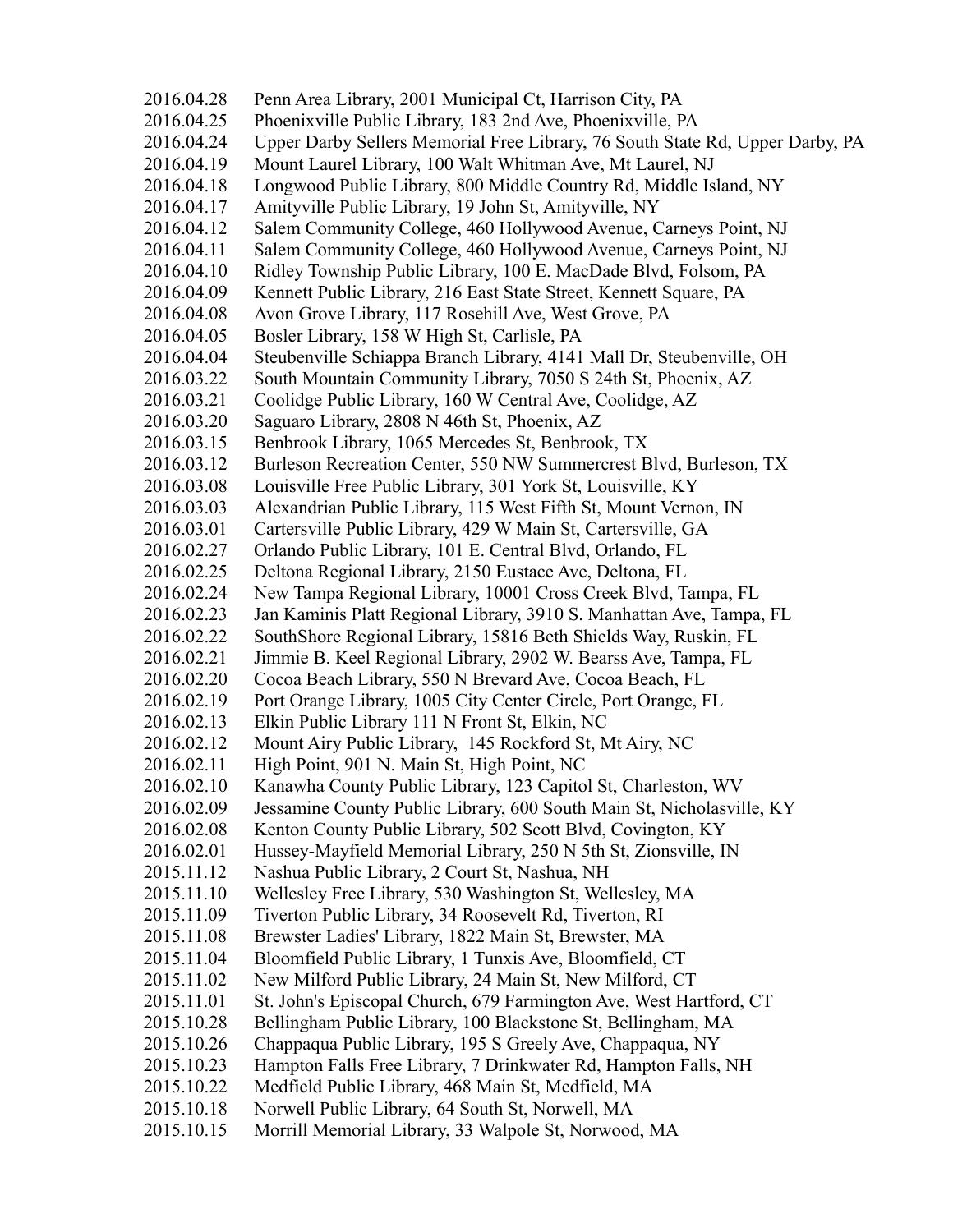| 2015.10.14 | Center at Eastman, 6 Clubhouse Ln, Grantham, NH                                  |
|------------|----------------------------------------------------------------------------------|
| 2015.10.13 | Woburn Public Library, 45 Pleasant St, Woburn, MA                                |
| 2015.10.11 | Monessen Public Library, 326 Donner Ave, Monessen, PA                            |
| 2015.10.10 | Dayton Metro Library: Brookville Branch, 425 Rona Parkway Dr, Brookville, OH     |
| 2015.10.01 | Greensburg-Decatur County Public Library, 1110 E Main St, Greensburg, IN         |
| 2015.09.19 | Kendallville Public Library, 221 South Park Ave, Kendallville, IN                |
| 2015.08.26 | Hancock County Central Library, 900 W McKenzie Rd, Greenfield, IN                |
| 2015.08.20 | Fulton County Public Library, 320 W 7 <sup>th</sup> St, Rochester, IN            |
| 2015.08.18 | Flora Public Library, 109 N Center St, Flora, IN                                 |
| 2015.07.17 | Charing Cross Library, 4-6 Charing Cross Rd, London, England                     |
| 2015.07.15 | Crosby Library, Crosby Road North, Waterloo, Liverpool, England                  |
| 2015.07.02 | Springfield-Greene County Library Center, 4653 S Campbell Ave, Springfield, MO   |
| 2015.06.28 | Topeka & Shawnee County Public Library, 1515 SW 10 <sup>th</sup> Ave, Topeka, KS |
| 2015.06.28 | Mid-Continent Public Library: Woodneath, 8900 NE Flintlock Rd, Kansas City, MO   |
| 2015.06.23 | Mid-Continent Public Library: Antioch, 6060 N. Chestnut Ave, Gladstone, MO       |
| 2015.06.20 | Madison Public Library: Sequoya, 4340 Tokay Blvd, Madison, WI                    |
| 2015.06.08 | Pewaukee Public Library, 210 Main St, Pewaukee, WI                               |
| 2015.05.17 | Stratford Public Library, 2203 Main St, Stratford, CT                            |
| 2015.05.01 | Lymes' Senior Center, 26 Town Woods Rd, Old Lyme, CT                             |
| 2015.04.25 | Mt. Kisco Public Library, 100 East Main Street, Mount Kisco, NY                  |
| 2015.04.13 | Chester C. Corbin Public Library, 2 Lake St, Webster, MA                         |
| 2015.03.11 | Holyoke Public Library, 250 Chestnut St, Holyoke, MA                             |
| 2015.01.18 | Ferguson Library, One Public Library Plaza Stamford, CT                          |
| 2015.01.03 | Niles District Library, 620 East Main St, Niles, MI                              |
| 2014.11.05 | Greenfield Public Library, 402 Main Street, Greenfield, MA                       |
| 2014.10.23 | Middletown Adult Education, 398 Main St, Middletown, CT                          |
| 2014.10.10 | Middlesex Institute for Lifelong Education, 100 Training Hill Rd, Middletown, CT |
| 2014.09.13 | North Haven Public Library, 17 Elm St, North Haven, CT                           |
| 2014.08.28 | Allen County Public Library, 900 Library Plaza, Fort Wayne, IN                   |
| 2014.08.25 | Anderson Public Library, 111 E 12th St, Anderson, IN                             |
| 2014.08.24 | IMCPL: Glendale Branch, 6101 N. Keystone Ave, Indianapolis, IN                   |
| 2014.07.18 | Brooks Memorial Library, 224 Main St, Brattleboro, VT                            |
| 2014.06.29 | Estes Valley Library District, 335 E. Elkhorn Ave, Estes Park, CO                |
| 2014.06.24 | Laramie County Library, 2200 Pioneer Ave, Cheyenne, WY                           |
| 2014.06.23 | Bess D. Walt Library, 6701 S. 14 <sup>th</sup> St, Lincoln, NE                   |
| 2014.06.21 | Irvin L. Young Memorial Library, 431 W. Center St, Whitewater, WI                |
| 2014.06.17 | Waterford Public Library, 101 N. River St, Waterford, WI                         |
| 2014.06.14 | St. Francis Public Library, 4230 S. Nicholson Ave, St. Francis, WI               |
| 2014.06.12 | Prospect Heights Public Library, 12 N. Elm St, Prospect Heights, IL              |
| 2014.06.10 | Ela Area Public Library, 275 Mohawk Trail, Lake Zurich, IL                       |
| 2014.06.04 | Fremont Public Library, 1170 N Midlothian Rd, Mundelein, IL                      |
| 2014.06.03 | Franklin Public Library, 9151 W Loomis Rd, Franklin, WI                          |
| 2014.06.02 | Antioch Public Library, 757 North Main St, Antioch, IL                           |
| 2014.04.17 | Enfield Senior Citizens Center, 299 Elm St, Enfield, CT                          |
| 2014.04.12 | East Hampton Public Library, 105 Main St, East Hampton, CT                       |
|            | 2014.spring (x3) Farmington Continuing Education, 6 Monteith Dr, Farmington, CT  |
| 2014.03.26 | Wallingford Adult Education, 37 Hall Ave, Wallingford, CT                        |
| 2014.03.22 | Meriden Public Library, 105 Miller Street, Meriden, CT                           |
| 2014.02.22 | Fairfield Woods Branch Library, 1147 Fairfield Woods Road, Fairfield, CT         |
|            |                                                                                  |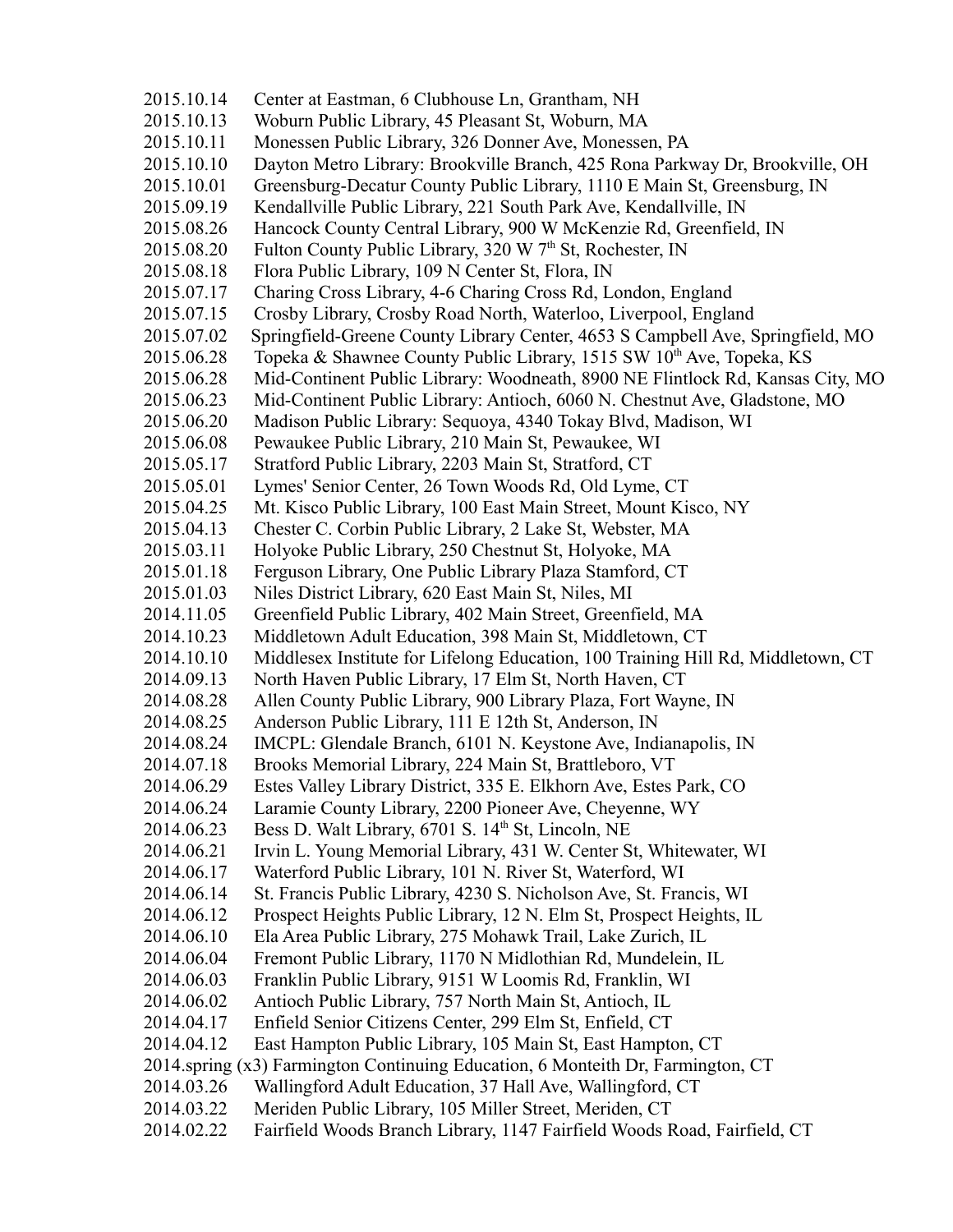| 2014.01.17 | Brookfield Library, 182 Whisconier Road, Brookfield, CT                          |
|------------|----------------------------------------------------------------------------------|
| 2014.01.15 | Guilford Free Library, 67 Park Street, Guilford, CT                              |
| 2014.01.08 | Torrington Library, 12 Daycoeton Pl, Torrington, CT                              |
|            | 2013.fall (x3) Middletown Adult Education, 398 Main St, Middletown, CT           |
|            | 2013.fall (x3) LifeLearn, 50 South Main St, West Hartford, CT                    |
| 2013.10.30 | Trumbull Continuing Education, 72 Strobel Rd, Trumbull, CT                       |
| 2013.10.16 | Vernon Regional Adult Based Education, 70 Loveland Hill Rd, Vernon, CT           |
| 2013.10.09 | Wethersfield Adult Education, 411 Wolcott Hill Rd, Wethersfield, CT              |
| 2013.09.23 | Manchester Adult and Continuing Education, 901 Main St, Manchester, CT           |
| 2013.09.14 | New Haven Free Public Library, 133 Elm St, New Haven, CT                         |
| 2013.08.27 | Peabody Library, 1160 E Hwy 205, Columbia City, IN                               |
| 2013.08.26 | Kenosha Public Library, Southwest Branch, 7979 38 <sup>th</sup> Ave, Kenosha, WI |
| 2013.08.24 | Racine Public Library, 75 7 <sup>th</sup> st, Racine, WI                         |
| 2013.08.22 | Kent Free Library, 312 West Main St, Kent, OH                                    |
|            | 2013.summer (x5) LifeLearn, 50 South Main St, West Hartford, CT                  |
| 2013.06.27 | Calendar House Senior Center, 388 Pleasant St, Southington, CT                   |
| 2013.06.04 | Hartford Public Library, 500 Main St, Hartford, CT                               |
|            | 2013.summer (x6) Company 'N Tempo, 211 Shunpike Rd, Cromwell, CT                 |
|            | 2013.spring (x5) Middletown Adult Education, 398 Main St, Middletown, CT         |
| 2013.02.21 | Farmington Public Library, 6 Monteith Dr, Farmington, CT                         |
| 2013.02.07 | Russell Library, 123 Broad St, Middletown, CT                                    |
|            | 2012.fall (x5) LifeLearn, 50 South Main St, West Hartford, CT                    |
|            | 2012.spring (x6) LifeLearn, 50 South Main St, West Hartford, CT                  |

#### The Beatles & The Rolling Stones

Ask anybody to name two English rock bands from the 1960s and the response will likely be, "The Beatles and The Rolling Stones." This 60-minute multimedia presentation will compare and contrast the two through musical examples and interviews with the band members.

Analytic Rating: 1 = little or no analysis (everybody should easily follow and understand)

- 2019.05.10 Manchester Community Library, 138 Cemetery Ave, Manchester Center, VT
- 2018.08.07 Pewaukee Public Library, 210 Main St, Pewaukee, WI
- 2018.07.11 South Hadley Public Library, 2 Canal St, South Hadley, MA
- 2018.06.25 Kokomo-Howard County Public Library, 1755 E Center Rd, Kokomo, IN
- 2018.02.19 IMCPL Pike Branch, 6525 Zionsville Rd, Indianapolis, IN
- 2017.08.22 St. Francis Public Library, 4230 S Nicholson Ave, St Francis, WI
- 2017.05.10 Midwest Genealogy Center, 3440 S. Lee's Summit Rd, Independence, MO
- 2017.05.09 Mid-Continent Public Library, Red Bridge Branch, 11140 Locust St, Kansas City, MO
- 2017.05.08 Mid-Continent Public Library: Raytown, 6131 Raytown Rd, Raytown, MO
- 2017.01.17 Columbia Public Library, 106 N. Metter Ave, Columbia, IL
- 2017.01.10 Bartholomew County Public Library, 536 5th St, Columbus, IN
- 2016.11.28 McHenry Public Library, 809 Front St, McHenry, IL
- 2016.11.16 Fremont Public Library, 1170 N Midlothian Rd, Mundelein, IL
- 2016.10.27 Farmington Main Library, 6 Monteith Drive, Farmington, CT
- 2016.10.24 Tiverton Public Library, 34 Roosevelt Rd, Tiverton, RI
- 2016.09.16 The Beatles at the Ridge, Walnut Ridge, AR
- 2016.08.11 Elm Grove Public Library, 13600 Juneau Blvd, Elm Grove, WI
- 2016.06.28 Hussey-Mayfield Memorial Library, 250 N 5th St, Zionsville, IN
- 2016.05.31 Hillview Library, 155 Terry Blvd, Hillview, KY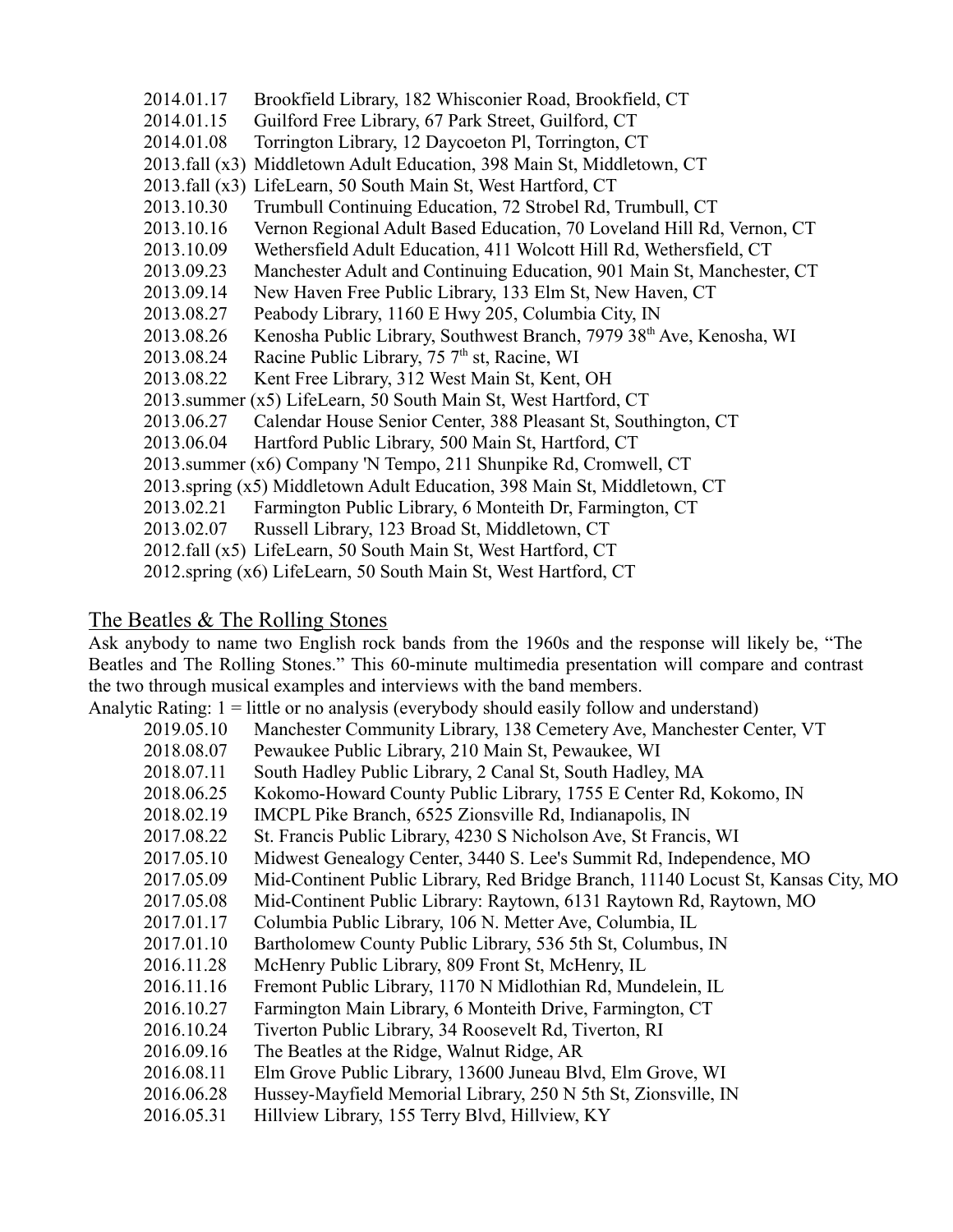- 2016.05.29 Abbey Road on the River: Muhammad Ali Center, 144 N 6th St, Louisville, KY
- 2016.05.14 Brookfield Public Library, 3609 Grand Blvd, Brookfield, IL
- 2016.04.21 South Coastal Library, 43 Kent Ave, Bethany Beach, DE
- 2016.03.24 Juniper Library, 1825 W. Union Hills Dr, Phoenix, AZ
- 2015.06.09 Kenosha Public Library: Northside Branch, 1500 27th Ave, Kenosha, WI

### Before They Were Fab: The Beatles Prior to Beatlemania

Before the number one records and the deafening screams, before Ed Sullivan and "She loves you, yeah, yeah, yeah", before the shaggy "mop top" haircuts and collarless suits, there were six future Beatles. This 90-minute multimedia presentation will trace the early history of The Beatles from John Lennon's founding of The Quarrymen in 1957, through their five seminal Hamburg residencies, and right up to the precipice of worldwide fame and fortune.

Analytic Rating: 1 = little or no analysis (everybody should easily follow and understand)

- 2017.09.14 Port Colborne Public Library, 310 King St, Port Colborne, ON, Canada
- 2016.06.11 Frankfort Community Public Library, 208 W Clinton St, Frankfort, IN
- 2015.06.10 Franklin Public Library, 9151 W Loomis Rd, Franklin, WI
- 2014.06.09 Wauconda Public Library, 801 N. Main St, Wauconda, IL

## The Influence of American Rock 'n' Roll on The Beatles

Before The Beatles ever wrote their own songs or performed on stage, they were inspired to do so by American rock 'n' roll records. This 90-minute multimedia program illustrates the influence of Carl Perkins, Elvis Presley, Chuck Berry, Little Richard, and other American recording artists from the 1950's on The Beatles through side-by-side comparisons and musical analysis of Beatles covers and original recordings.

Analytic Rating:  $2 =$  some analysis, but easily digestible by the general public

- 2021.02.04 Mid-Continent Public Library (MO) digital event
- 2020.10.08 Mid-Continent Public Library (MO) digital event
- 2020.07.28 Harrison County (IN) Historical Society digital event
- 2019.12.14 Lawrenceburg Public Library, 150 Mary St, Lawrenceburg, IN
- 2018.07.27 The Honors College, Rutgers University, 5 Seminary Place, New Brunswick, NJ
- 2018.07.23 Storrs Library, 693 Longmeadow St, Longmeadow, MA
- 2018.07.08 Bosler Library, 158 W High St, Carlisle, PA
- 2018.06.27 Tippecanoe County Public Library, 627 South St, Lafayette, IN
- 2018.03.21 Kirkland Public Library, 513 W. Main St, Kirkland, IL
- 2017.09.01 DeKalb Public Library, 309 Oak St, DeKalb, IL
- 2017.07.10 Princeton Public Library, 65 Witherspoon St, Princeton, NJ
- 2017.01.23 Jesse Yancy Memorial Library, 314 North Newberger Ave, Bruce, MS
- 2016.10.29 Monessen Public Library, 326 Donner Ave, Monessen, PA
- 2016.10.22 Thomas Memorial Library, 6 Scott Dyer Rd, Cape Elizabeth, ME
- 2016.09.10 Kearney Library, 100 Platte Clay Way, Kearney, MO
- 2016.05.27 Abbey Road on the River: Muhammad Ali Center, 144 N 6th St, Louisville, KY
- 2016.05.16 Elmwood Park Public Library, 1 Conti Pkwy, Elmwood Park, IL
- 2016.05.11 Itasca Community Library, 500 West Irving Park Road, Itasca, IL
- 2016.04.16 The Fest for Beatles Fans: Hilton Westchester, 699 Westchester Ave, Rye Brook, NY
- 2016.03.02 The Brentwood Library, 8109 Concord Rd, Brentwood, TN
- 2016.02.16 Jacksonville Public Library: Southeast, 10599 Deerwood Park Blvd, Jacksonville, FL
- 2015.11.06 Middlesex Institute for Lifelong Education, 100 Training Hill Rd, Middletown, CT
- 2015.10.16 D.A. Hurd Library, 41 High St, North Berwick, ME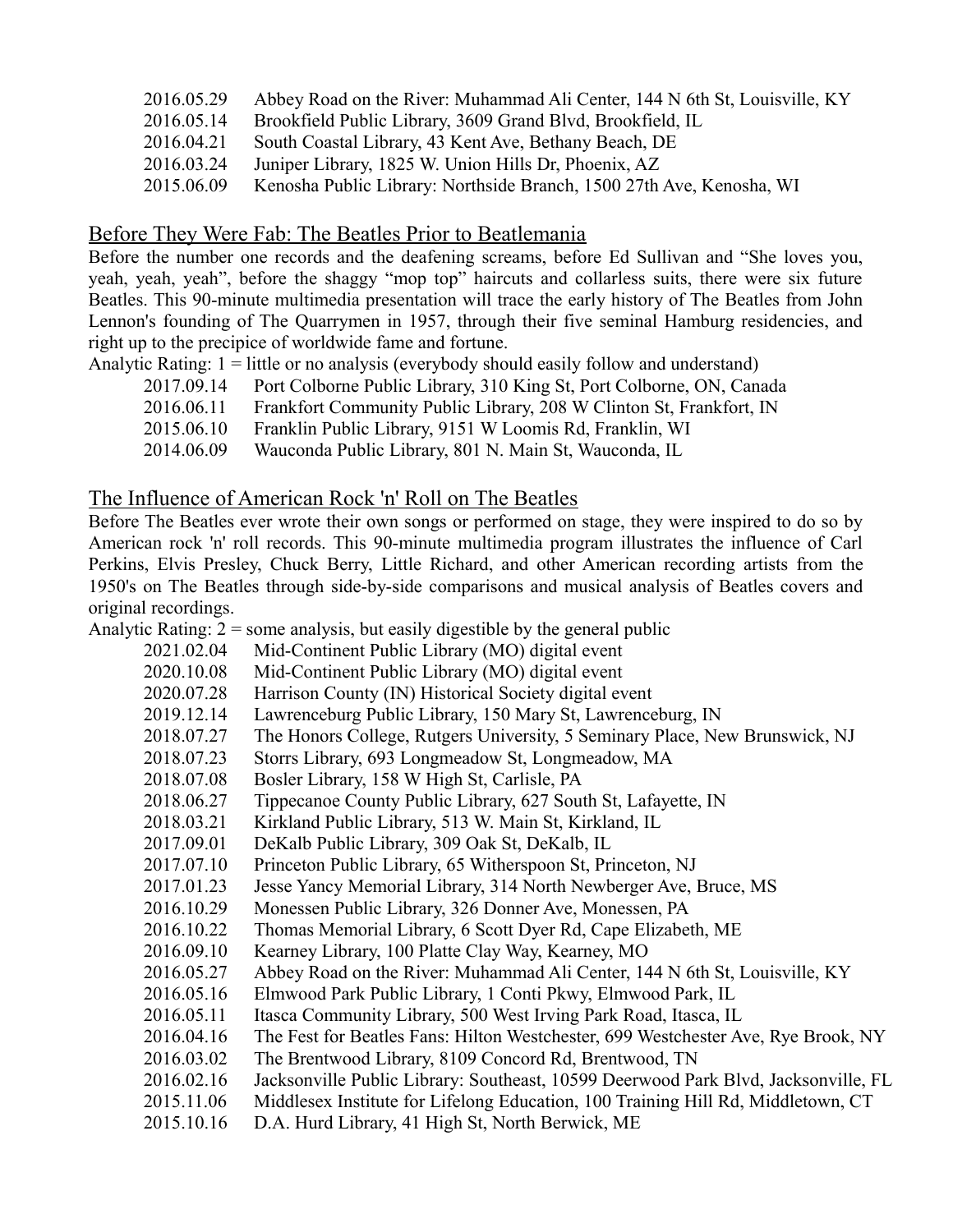- 2015.09.19 Limberlost Public Library, 164 Kelly St., Rome City, IN
- 2015.08.25 IMCPL: Glendale Branch, 6101 N. Keystone Ave, Indianapolis, IN
- 2015.07.16 Liverpool Central Library, William Brown Street, Liverpool, England
- 2015.06.16 Aspen Drive Library, 701 Aspen Dr, Vernon Hills, IL
- 2015.06.11 Fremont Public Library, 1170 N Midlothian Rd, Mundelein, IL
- 2015.01.22 Russell Library, 123 Broad St, Middletown, CT
- 2014.07.12 Pequot Library, 720 Pequot Ave, Southport, CT

#### From the Shadow of JFK: The Rise of Beatlemania in America

Many Beatles authors have cited John F. Kennedy's assassination on 22 November 1963 as a cause of The Beatles' sudden popularity in the United States in early 1964. Their logic: Kennedy's assassination made America sad, then The Beatles made America happy again. But this commonly accepted answer is overly simplistic. America has suffered numerous tragedies and rebounded each time, but the popularity and staying power of The Beatles remains unmatched in American history. The real answer is that Kennedy's life and death inadvertently primed the nation for The Beatles' arrival and success. This 60-minute multimedia program explains how and why.

Analytic Rating: 1 = little or no analysis (everybody should easily follow and understand)

| 2021.03.16 | Callahan Center, Framingham, MA digital event                                        |
|------------|--------------------------------------------------------------------------------------|
| 2018.07.05 | Mensa Annual Gathering, The JW Marriott Hotel, 10 S West St, Indianapolis, IN        |
| 2018.05.6  | Abbey Road on the River, Radisson Louisville North, 505 Marriott Dr, Clarksville, IN |
| 2018.04.14 | South Whitley Community Public Library, 201 E Front St, South Whitley, IN            |
| 2018.02.05 | IMCPL: Irvington Branch, 5625 E. Washington St, Indianapolis, IN                     |
| 2017.11.09 | Largo Public Library, 120 Central Park Dr, Largo, FL                                 |
| 2017.10.24 | Milford Town Library, 80 Spruce St, Milford, MA                                      |
| 2017.10.23 | East Longmeadow Library, 60 Center Square # 2, East Longmeadow, MA                   |
| 2017.10.22 | St. John's Episcopal Church, 679 Farmington Ave, West Hartford, CT                   |
| 2017.10.18 | Hyannis Public Library, 401 Main St, Hyannis, MA                                     |
| 2017.10.17 | Bridgewater Public Library, 15 South St, Bridgewater, MA                             |
| 2017.10.16 | Tiverton Public Library, 34 Roosevelt Rd., Tiverton, RI                              |
| 2017.10.14 | Thomas Memorial Library, 6 Scott Dyer Red, Cape Elizabeth, ME                        |
| 2017.10.12 | Wilmington Memorial Library, 175 Middlesex Ave, Wilmington, MA                       |
| 2017.09.07 | Aurelius Library, 1939 S Aurelius Rd, Mason, MI                                      |
| 2017.08.31 | LaSalle Public Library, 305 Marquette St, LaSalle, IL                                |
| 2017.08.16 | Aspen Drive Library, 701 Aspen Drive, Vernon Hills, IL                               |
| 2017.07.18 | Ridley Township Public Library, 100 E. MacDade Blvd, Folsom, PA                      |
| 2017.07.15 | Avon Grove Library, 117 Rosehill Ave, West Grove, PA                                 |
| 2017.07.12 | Mount Laurel Library, 100 Walt Whitman Ave, Mt Laurel, NJ                            |
| 2017.06.20 | Hussey-Mayfield Memorial Library, 250 N 5th St, Zionsville, IN                       |
| 2017.06.10 | Bloomingdale Communications, 101 W. Kalamazoo St, Bloomingdale, MI                   |
| 2017.05.06 | Hays Public Library, 1205 Main St, Hays, KS                                          |
| 2017.05.03 | Pioneer Memorial Library, 375 W. 4th St, Colby, KS                                   |
| 2017.02.09 | Harrison County Government Center, 245 Atwood st, Corydon, Indiana                   |
| 2017.02.08 | The Brentwood Library, 8109 Concord Rd, Brentwood, TN                                |
| 2017.01.26 | Tangipahoa Parish Library, 314 E. Thomas St, Hammond, LA                             |
| 2016.11.21 | Ela Area Public Library District, 275 Mohawk Trail, Lake Zurich, IL                  |
| 2016.11.15 | Franklin Public Library, 9151 W. Loomis Rd, Franklin, WI                             |
| 2016.10.27 | Seabury, 200 Seabury Dr, Bloomfield, CT                                              |
| 2016.10.25 | St. John's Lutheran Church, 60 Broad St, Westfield, MA                               |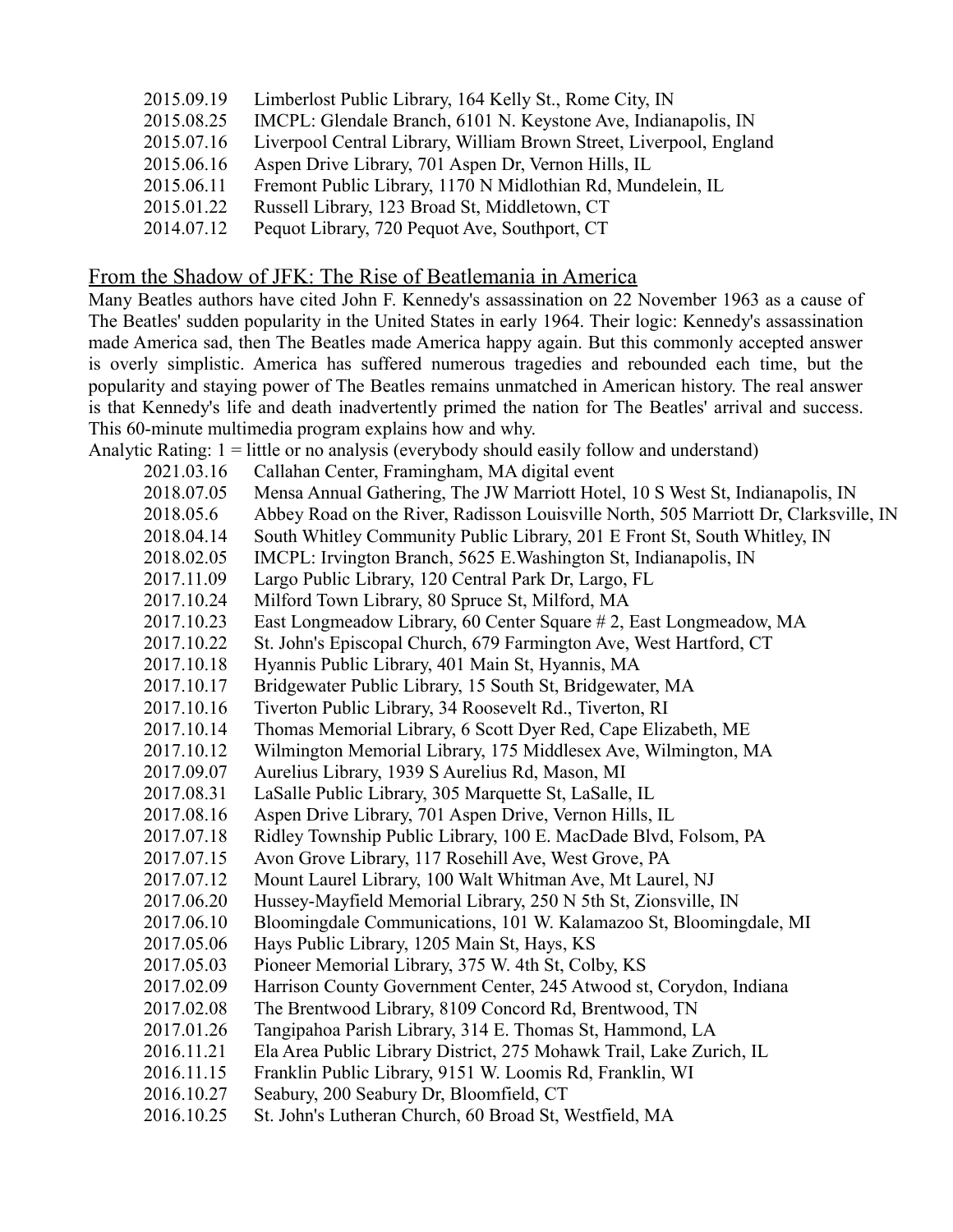| 2016.10.23 | Milton Public Library, 476 Canton Ave, Milton, MA                        |
|------------|--------------------------------------------------------------------------|
| 2016.10.16 | Norwell Public Library, 64 South St, Norwell, MA                         |
| 2016.10.08 | Cotuit Library, 871 Main St, Cotuit, MA                                  |
| 2016.10.03 | Wilbraham Public Library, 25 Crane Park Dr, Wilbraham, MA                |
| 2016.09.29 | Steubenville Schiappa Branch Library, 4141 Mall Dr, Steubenville, OH     |
| 2016.09.08 | Smithville Library, 120 Richardson St, Smithville, MO                    |
| 2016.05.18 | Plymouth Arts Center, 520 E Mill St, Plymouth, WI                        |
| 2016.05.13 | Wood Dale Public Library, 520 N Wood Dale Rd, Wood Dale, IL              |
| 2016.05.12 | Oak Park Public Library, 834 Lake Street, Oak Park, IL                   |
| 2016.04.20 | Avalon Free Public Library, 235 32nd St, Avalon, NJ                      |
| 2016.04.14 | Highland Park Public Library, 31 N 5th Ave, Highland Park, NJ            |
| 2016.04.06 | Wernersville Public Library, 100 N Reber St, Wernersville, PA            |
| 2016.03.23 | Ironwood Library, 4333 E Chandler Blvd, Phoenix, AZ                      |
| 2016.03.19 | Mesquite Library, 4525 E Paradise Village Parkway N, Phoenix, AZ         |
| 2016.02.09 | Jessamine County Public Library, 600 South Main St, Nicholasville, KY    |
| 2015.11.16 | Dayton Metro Library: Vandalia Branch, 500 S Dixie Dr, Vandalia, OH      |
| 2015.11.07 | Dighton Middle School, 1250 Somerset Ave, Dighton, MA                    |
| 2015.11.05 | Orange Senior Center, 525 Orange Center Rd, Orange, CT                   |
| 2015.10.29 | Farmington Public Library, 6 Monteith Dr, Farmington, CT                 |
| 2015.10.24 | Fairfield Woods Branch Library, 1147 Fairfield Woods Road, Fairfield, CT |
| 2015.10.20 | Peabody Institute Library, 82 Main St, Peabody, MA                       |
| 2015.10.19 | Beverly Public Library, 32 Essex St, Beverly, MA                         |
| 2015.10.17 | Thayer Public Library, 798 Washington St, Braintree, MA                  |
| 2015.08.24 | Anderson Public Library, 111 E 12th St, Anderson, IN                     |
| 2015.08.16 | Kent Free Library, 312 West Main St, Kent, OH                            |
| 2015.07.13 | Britannia Adelphi, Ranelagh St, Liverpool, England                       |
| 2015.06.20 | Oakwood Village, 6205 Mineral Point Rd, Madison, WI                      |
| 2015.06.19 | Madison Senior Center, 330 West Mifflin St, Madison, WI                  |
| 2015.06.13 | Brookfield Public Library, 1900 N. Calhoun Rd, Brookfield, WI            |
| 2015.04.25 | Mamaroneck Public Library, 136 Prospect Avenue, Mamaroneck, NY           |
| 2015.03.02 | Henry Carter Hull Library, 10 Killingworth Turnpike, Clinton, CT         |

## *A Hard Day's Night*: The Music & The Movie

The only Beatles album to feature exclusively Lennon/McCartney songs, *A Hard Day's Night* is both the product of Beatlemania and the beginning of its end. This 90-minute multimedia presentation observes and analyzes both the album and film, citing musical and historical precedents, and illustrating their development through excerpts from interviews with the band members and clips of discarded takes.

Analytic Rating:  $2 =$  some analysis, but easily digestible by the general public

- 2017.05.25 Octopus's Garden, 2033 Frankfort Ave, Louisville, KY
- 2015.06.17 Greenfield Public Library, 5310 W Layton Ave, Greenfield, WI
- 2014.08.26 Indianapolis-Marion County Public Library, 40 E St Clair St, Indianapolis, IN
- 2014.08.17 Kent Free Library, 312 West Main St, Kent, OH
- 2014.07.17 North Adams Public Library, 74 Church St, North Adams MA
- 2014.06.08 Evanston Public Library, 1703 Orrington Ave, Evanston, IL
- 2014.03.01 Wethersfield Public Library, 515 Silas Deane Hwy, Wethersfield, CT

#### The Influence of Bob Dylan on The Beatles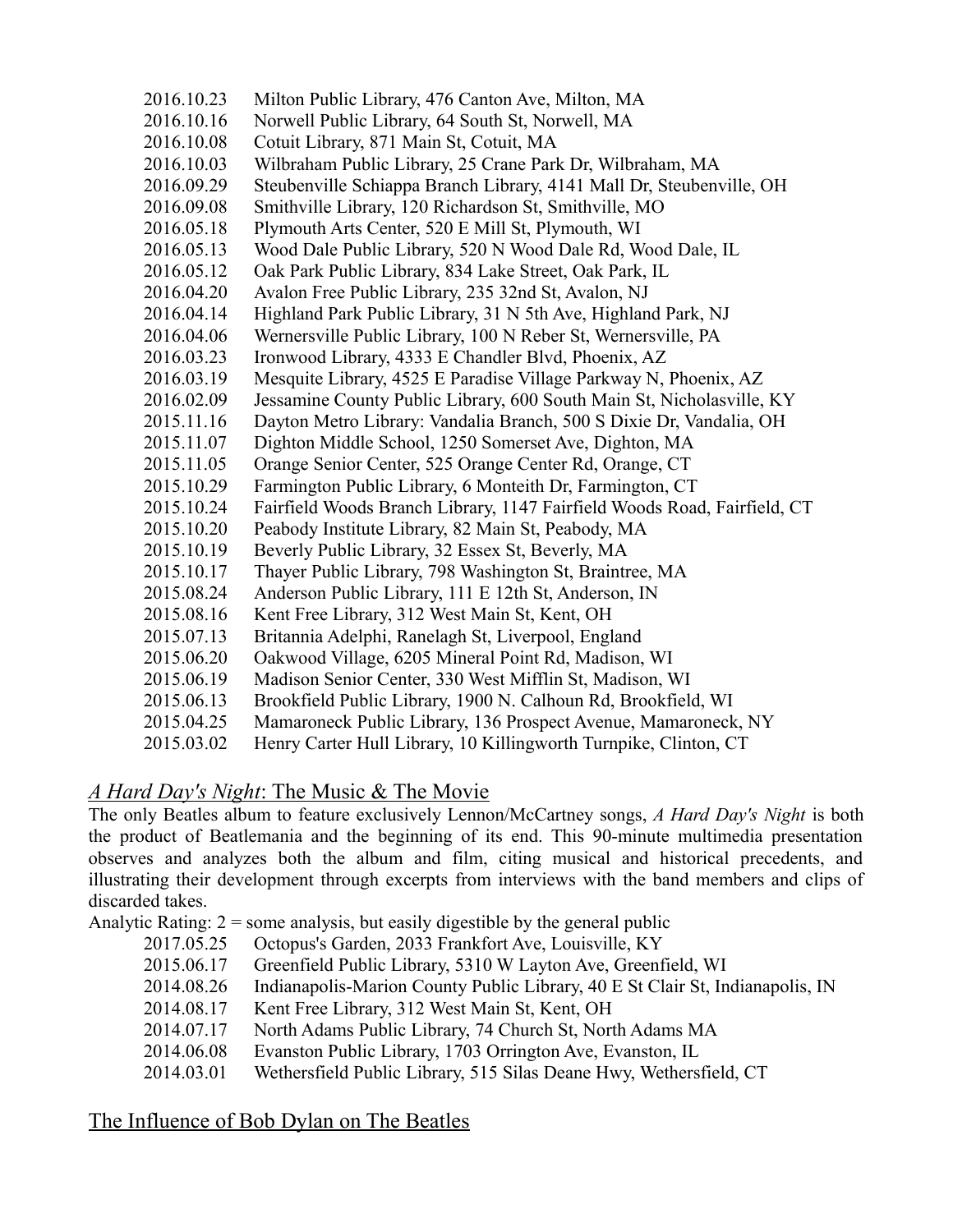With his folksy guitar playing and philosophical lyrics, no other contemporary influenced the songwriting of John Lennon and Paul McCartney more than Bob Dylan. This 60-minute multimedia presentation will trace the compositional maturation of The Beatles, showing how they developed from teenybopper pop stars into the foremost musical artists of their era by illustrating in detail Dylan's influence.

Analytic Rating:  $2 =$  some analysis, but easily digestible by the general public

- 2021.02.10 Mid-Continent Public Library (MO) digital event
- 2018.07.28 Avon Grove Library, 117 Rosehill Ave, West Grove, PA
- 2018.01.27 IMCPL, Glendale Branch, 6101 N. Keystone Ave, Indianapolis, IN
- 2017.09.18 Kalamazoo Public Library, 315 S Rose St, Kalamazoo, MI
- 2017.08.12 The Fest for Beatles Fans, 9300 Bryn Mawr Avenue, Rosemont, IL
- 2017.03.14 Kanawha County Main Library, 123 Capitol St, Charleston, WV
- 2014.08.11 West Hartford Public Library, 20 South Main St, West Hartford, CT

#### "Yesterday", The World's Most Recorded Song

With over 1,600 covers, The Beatles' "Yesterday" is one of the most iconic pieces of music ever written, but its origin and development were anything but ordinary. This 60-minute presentation will discuss the classic song's history, illuminating how "Yesterday" came to be the World's Most Recorded Song. Analytic Rating:  $2 =$  some analysis, but easily digestible by the general public

|            | $\alpha$ Kating: $\alpha$ – some analysis, but easily digestible by the general public |
|------------|----------------------------------------------------------------------------------------|
| 2020.03.05 | MCPL, South Independence branch, 13700 East 35th St S, Independence, MO                |
| 2020.03.03 | Mid-Continent Library, North Oak Branch, 8700 N Oak Trafficway, Kansas City, MO        |
| 2020.03.03 | Mid-Continent Library, Colbern Rd Branch, 1000 NE Colbern Rd, Lee's Summit, MO         |
| 2013.05.08 | Cromwell Belden Public Library, 39 West Street, Cromwell, CT                           |
| 2013.02.14 | Middlesex Music Academy, 440 Main St, Middletown, CT                                   |

#### Reinventing Rock 'n' Roll: The Beatles' *Rubber Soul* and *Revolver*

The sophisticated songwriting and innovative recording techniques on The Beatles' sixth studio album *Rubber Soul* (1965) and seventh studio album *Revolver* (1966) exemplify the originality and experimentation for which the band is so famous. This 90-minute multimedia presentation discusses and analyzes highlights from both albums.

Analytic Rating: 3 = substantial analysis (prior musical knowledge will help, but isn't necessary)

- 2021.09.08 Midcontinent Public Library (MO) digital event
- 2017.01.25 T-Bones Records & Cafe, 2101 Hardy St, Hattiesburg, MS
- 2016.04.13 Margaret E. Heggan Free Public Library, 606 Delsea Drive, Sewell, NJ
- 2016.03.30 Wolfies Grill, 1162 Keystone Way S, Carmel, IN
- 2015.06.29 Mid-Continent Public Library: Genealogy, 3440 S Lee's Summit Rd, Independence, MO
- 2015.06.29 Mid-Continent Public Library: Blue Springs North, 850 NW Hunter Dr, Blue Springs, MO

#### Let Me Take You Down: The History of "Strawberry Fields Forever"

"Strawberry Fields Forever" is one of the The Beatles' greatest musical and artistic accomplishments, establishing the Fab Four as a studio band rather than a concert band. This 60-minute presentation traces the history and development of the song from conception through release. The analysis is supplemented with audio excerpts of early drafts and discarded takes.

Analytic Rating: 3 = substantial analysis (prior musical knowledge will help, but isn't necessary)

- 2016.01.28 Butler University, Lilly Hall, Room 112, 4600 Sunset Ave, Indianapolis IN
- 2014.06.05 Kenosha Public Library: Southwest Branch, 7979 38<sup>th</sup> Ave, Kenosha, WI
- 2014.01.04 Kent Free Library, 312 West Main St, Kent, OH
- 2013.06.20 West Hartford Public Library, 20 South Main St, West Hartford, CT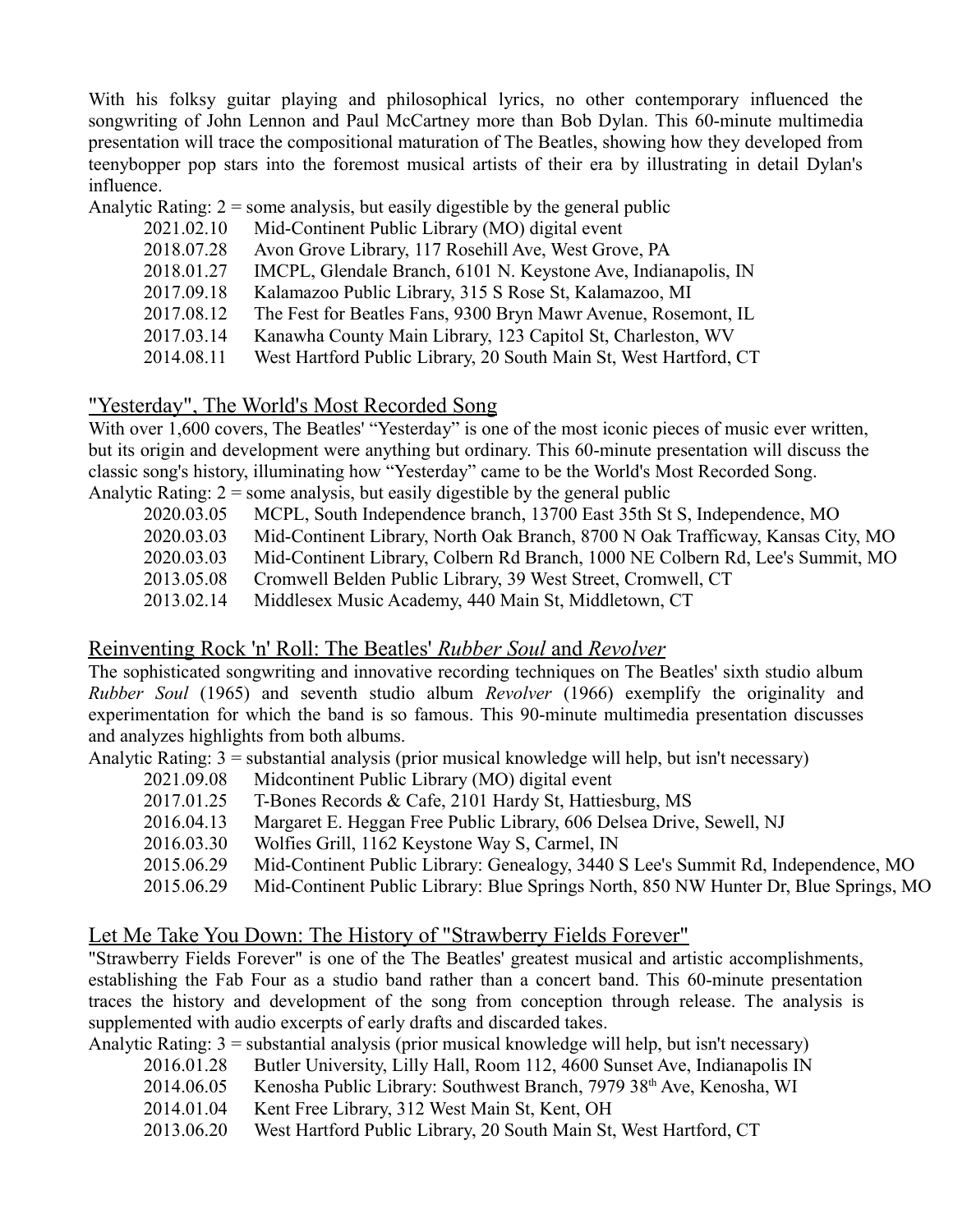## The Beatles' Alter Ego, *Sgt. Pepper's Lonely Hearts Club Band*

Since its release in 1967, The Beatles' *Sgt. Pepper's Lonely Hearts Club Band* has often been regarded as the single greatest rock album ever made, and one of the first rock concept albums. This 90-minute multimedia presentation observes and discusses the landmark album track by track, citing musical and historical precedents, and illustrating the development of the songs through excerpts from interviews with the band members and clips of discarded takes.

Analytic Rating: 3 = substantial analysis (prior musical knowledge will help, but isn't necessary)

- 2018.07.13 Hartland Public Library, 153 US Highway 5, Hartland, VT
- 2017.10.30 Penn Area Library, 2001 Municipal Ct, Harrison City, PA
- 2017.10.29 Bel Air Library, 100 E. Pennsylvania Ave, Bel Air, MD
- 2017.10.27 Middlesex Community College, Chapman Hall, 100 Training Hill Rd, Middletown, CT
- 2017.10.25 Westborough Public Library, 55 West Main St, Westborough, MA
- 2017.10.11 Nashua Public Library, 2 Court Street, Nashua, NH
- 2017.10.08 Manchester Community Library, 138 Cemetery Ave, Manchester Center, VT
- 2017.10.05 St. Johnsbury Athenaeum, 1171 Main St, St Johnsbury, VT
- 2017.08.29 Madison Senior Center, 330 West Mifflin St, Madison, WI
- 2017.08.28 Franklin Public Library, 9151 W. Loomis Rd, Franklin, WI
- 2017.08.17 Antioch Public Library District, 757 North Main Street (Route 83), Antioch, IL
- 2017.08.15 Mount Prospect Public Library, 10 S Emerson St, Mount Prospect, IL
- 2017.07.27 Hancock County Public Library, 900 W McKenzie Rd, Greenfield, IN
- 2017.07.17 Upper Darby Sellers Memorial Free Library, 76 South State Rd, Upper Darby, PA
- 2017.07.15 Kennett Public Library, 216 East State Street, Kennett Square, PA
- 2017.07.14 The Honors College of Rutgers, 5 Seminary Place, New Brunswick, NJ
- 2017.06.12 Antwerp Sunshine Library, 24823 Front St, Mattawan, MI
- 2017.06.06 Arthur J Miller Public Library, 5460 Arden Ave, Warren, MI
- 2017.05.28 Abbey Road on the River, 700 W Riverside Dr, Jeffersonville, IN
- 2017.05.07 Topeka & Shawnee County Public Library, 1515 SW 10th Ave, Topeka, KS
- 2017.03.18 Elkin Public Library 111 N Front St, Elkin, NC
- 2017.03.11 Granville Public Library, 217 E. Broadway, Granville, OH
- 2016.11.10 Hedberg Public Library, 316 S Main St, Janesville, WI
- 2016.09.07 Liberty Library, 1000 Kent St, Liberty, MO
- 2016.05.10 Waukesha Public Library, 321 Wisconsin Ave. Waukesha, WI
- 2016.04.12 Woodbury Public Library, 33 Delaware St, Woodbury, NJ
- 2016.03.09 M. R. Davis Public Library, 8554 Northwest Dr, Southaven, MS
- 2016.02.29 South Georgia Regional Library, 300 Woodrow Wilson Dr, Valdosta, GA
- 2015.08.27 Allen County Public Library, 900 Library Plaza, Fort Wayne, IN
- 2015.07.18 St John's Wood Library, 20 Circus Road, London, NW8 6PD, UK
- 2015.01.16 Brookfield Library, 182 Whisconier Road, Brookfield, CT
- 2014.08.27 IMCPL: Irvington Branch, 5625 E.Washington St, Indianapolis, IN
- 2014.06.01 Cudahy Family Library, 3500 Library Ave, Cudahy, WI
- 2014.04.26 Russell Library, 123 Broad St, Middletown, CT
- 2014.01.30 Farmington Main Library, 6 Monteith Drive, Farmington, CT

## *Sgt. Pepper*: The Beatles' Best?

Ringo Starr once called *Sgt. Pepper's Lonely Hearts Club Band* "the album of the decade, of the century maybe", and fans often consider it the band's pinnacle. But is it really The Beatles' greatest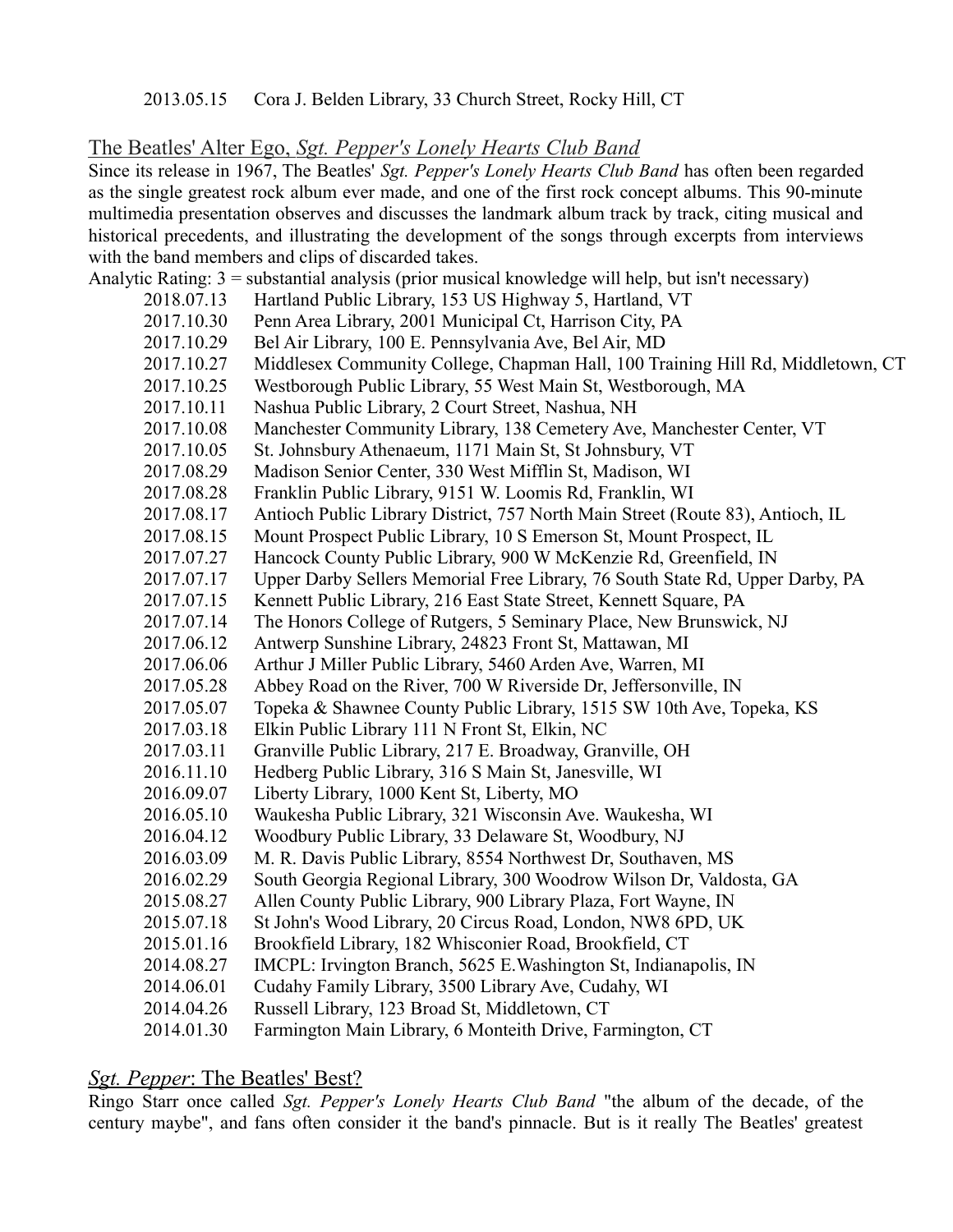album? This 90-minute multimedia presentation celebrates *Pepper*, but also endorses other albums as potentially The Beatles' best. Attendees will be encouraged to voice their opinions, too.

Analytic Rating:  $2 =$  some analysis, but easily digestible by the general public 2017.08.14 Wood Dale Public Library, 520 N Wood Dale Rd, Wood Dale, IL

2017.05.27 Abbey Road on the River, 700 W Riverside Dr, Jeffersonville, IN

#### A *Sgt. Pepper* Listening Party

Several versions exist of The Beatles' eighth studio album, *Sgt. Pepper's Lonely Hearts Club Band.* Excerpts from the most recent 2017 remix will be played side by side with excerpts from the 2009 remastered release in a comparison/contrast, followed by a listen to the full remixed album. Analytic Rating: 1 = little or no analysis (everybody should easily follow and understand)

2017.09.10 The London Beatles Festival, London, ON, Canada

#### "Being For The Benefit Of Mr. Kite!", The Beatles' Most Under-Appreciated Song

Somewhat of a sleeper track in The Beatles' Extraordinary catalog, 'Being For The Benefit Of Mr. Kite!' is actually one of their most interesting, complex, and sophisticated pieces of music. This 20 minute presentation analyzes the song from multiple angles (lyrics, harmony, structure, recording techniques, and text painting) to show why 'Mr. Kite' is The Beatles' most under-appreciated song. Analytic rating: 4 = highly analytic (designed for academic audiences)

2017.06.04 University of Michigan School of Music, 1100 Baits Dr, Ann Arbor, MI

#### Carte Blanche: The Beatles' *White Album*

The Beatles' only double-album, *The Beatles* (a.k.a. *The White Album*) is the band's most individualized and stylistically diverse work, and the antithesis of *Sgt. Pepper's Lonely Hearts Club Band*. This 90 minute multimedia presentation observes and analyzes *The White Album* by putting it in musical and historical context. Topics and people discussed include Eric Clapton, the Maharishi Mahesh Yogi and his camp in Rishikesh, India, the influence of Yoko Ono, and the beginning of the end for The Beatles. Analytic Rating: 3 = substantial analysis (prior musical knowledge will help, but isn't necessary)

| 2022.02.09 | Midcontinent Public Library (MO) digital event                             |
|------------|----------------------------------------------------------------------------|
| 2018.10.09 | Carmel Clay Public Library, 55 4th Ave SE, Carmel, IN                      |
| 2018.08.08 | Ela Area Public Library, 275 Mohawk Trail, Lake Zurich, IL                 |
| 2018.07.16 | Newton Free Library, 330 Homer St, Newton, MA                              |
| 2018.07.09 | Princeton Public Library, 65 Witherspoon St, Princeton, NJ                 |
| 2018.06.20 | Westfield Washington Public Library, 333 W Hoover St, Westfield, IN        |
| 2018.06.19 | Hussey-Mayfield Memorial Library, 250 N 5th St, Zionsville, IN             |
| 2018.06.16 | Eckhart Public Library Interim Location, 1029 W. 7th St, Auburn, IN        |
| 2018.06.13 | Loutit District Library, 407 Columbus Ave, Grand Haven, MI                 |
| 2018.06.05 | Arthur J Miller Public Library, 5460 Arden Ave, Warren, MI                 |
| 2016.05.28 | Abbey Road on the River: Muhammad Ali Center, 144 N 6th St, Louisville, KY |
| 2015.06.15 | Waukesha Public Library, 321 Wisconsin Ave, Waukesha, WI                   |
| 2014.07.28 | West Hartford Public Library, 20 South Main St, West Hartford, CT          |
| 2014.06.19 | McHenry Public Library, 809 Front St, McHenry, IL                          |

## *Let it Be*: The Beatles, January 1969

January 1969, in which The Beatles recorded what would ultimately constitute the album *Let it Be*, is paradoxically both the least understood and most well-documented month of the band's entire existence. This 90-minute multimedia presentation will explain what happened during that fractious month through quotes from the band members and "fly on the wall" excerpts from the sessions.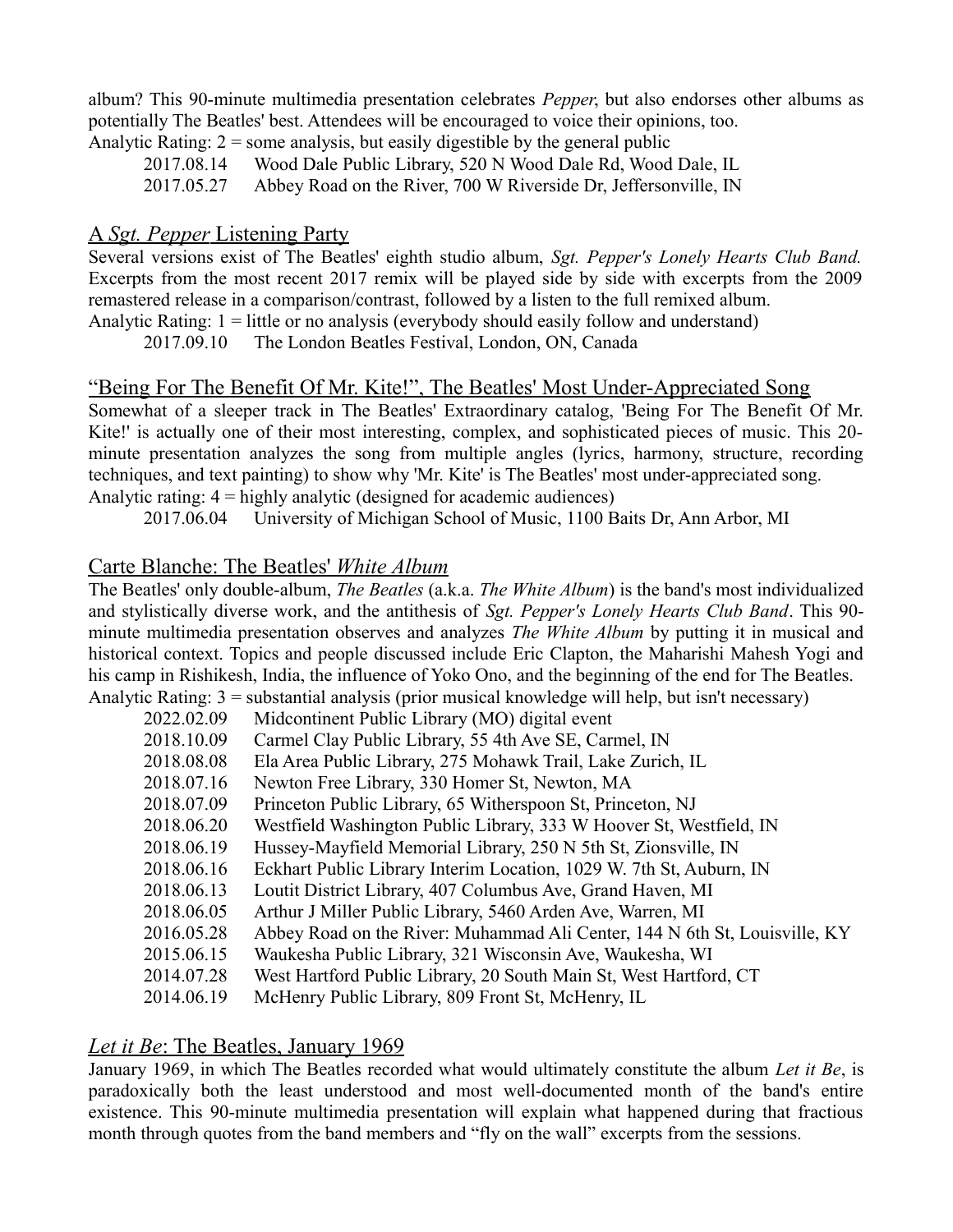|            | Analytic Rating: 1 = little or no analysis (everybody should easily follow and understand) |
|------------|--------------------------------------------------------------------------------------------|
| 2020.09.19 | South Whitley (IN) Community Public Library digital event                                  |
| 2019.05.17 | Kennett Public Library, 216 East State Street, Kennett Square, PA                          |
| 2019.05.14 | Brewster Ladies' Library, 1822 Main St, Brewster, MA                                       |
| 2019.03.07 | Mid-Continent Public Library, Red Bridge Branch, 11140 Locust St, Kansas City, MO          |
| 2019.03.06 | Midwest Genealogy Center, 3440 S. Lee's Summit Rd, Independence, MO                        |
| 2019.03.05 | Boardwalk Branch Library, 8656 N. Ambassador Dr, Kansas City, MO                           |
| 2016.04.22 | Kent County Public Library, 497 S. Red Haven Ln, Dover, DE                                 |
| 2015.10.27 | Wilbraham Public Library, 25 Crane Dr, Wilbraham, MA                                       |
| 2015.02.18 | Torrington Library, 12 Daycoeton Pl, Torrington, CT                                        |
| 2014.12.04 | Farmington Public Library, 6 Monteith Dr, Farmington, CT                                   |
| 2014.09.20 | Fairfield Woods Branch Library, 1147 Fairfield Woods Road, Fairfield, CT                   |
| 2014.06.11 | Cook Memorial Public Library, 413 N Milwaukee Ave, Libertyville, IL                        |

#### Everest: The Beatles' *Abbey Road*

The Beatles' last-recorded album, *Abbey Road*, was originally titled *Everest* – not after the mountain, but rather the brand of cigarettes. Even so, on some level the band was thinking of the album as their pinnacle. This 90-minute multimedia presentation discusses and analyzes *Abbey Road* song by song, citing musical precedents and inspirations, and showing how the songs developed and evolved through clips from early takes and discarded drafts.

Analytic Rating: 3 = substantial analysis (prior musical knowledge will help, but isn't necessary) 2019.05.08 Fairfield Public Library, 1080 Old Post Rd, Fairfield, CT

# They're Gonna Put Me In The Movies: The Beatles on Film

In addition to achieving tremendous success with their records, The Beatles also achieved great success with their movies – and the band's history can be understood quite clearly through the progression of their films. This 60-minute multimedia program will discuss *A Hard Day's Night* (1964), *Help!* (1965), *Magical Mystery Tour* (1967), *Yellow Submarine* (1968), and *Let it Be* (1970) with the purpose of tracing the band's artistic evolution through observation and analysis of their films.

Analytic Rating: 1 = little or no analysis (everybody should easily follow and understand)

- 2017.06.05 Ann Arbor District Library, 343 South Fifth Ave, Ann Arbor, MI
- 2017.03.13 St Albans Library, 602 4th St, St Albans, WV
- 2015.06.18 Kenosha Public Library, Southwest Branch, 7979 38th Ave, Kenosha, WI

#### The Beatles and the Avant-Garde

Part of what makes The Beatles so compelling as recording artists is their insatiable exploration of diverse genres and styles, the most aesthetically challenging of which is avant-garde music. This 60 minute presentation will discuss parallels between The Beatles and the avant-garde, illustrating how The Beatles' avant-garde explorations began as Paul McCartney's experiments and ended as John Lennon's.

Analytic Rating: 3 = substantial analysis (prior musical knowledge will help, but isn't necessary)

- 2014.02.07 Penn State Altoona, 1431 12th Avenue, Altoona, PA
- 2012.04.21 University of Cincinnati, 2600 Clifton Ave, Cincinnati, OH

2012.04.18 University of Hartford, 200 Bloomfield Ave, West Hartford, CT

#### Come Together: Structure in Beatles Music

*How* something is presented is just as important as *what* is presented. Thus, a study of structure in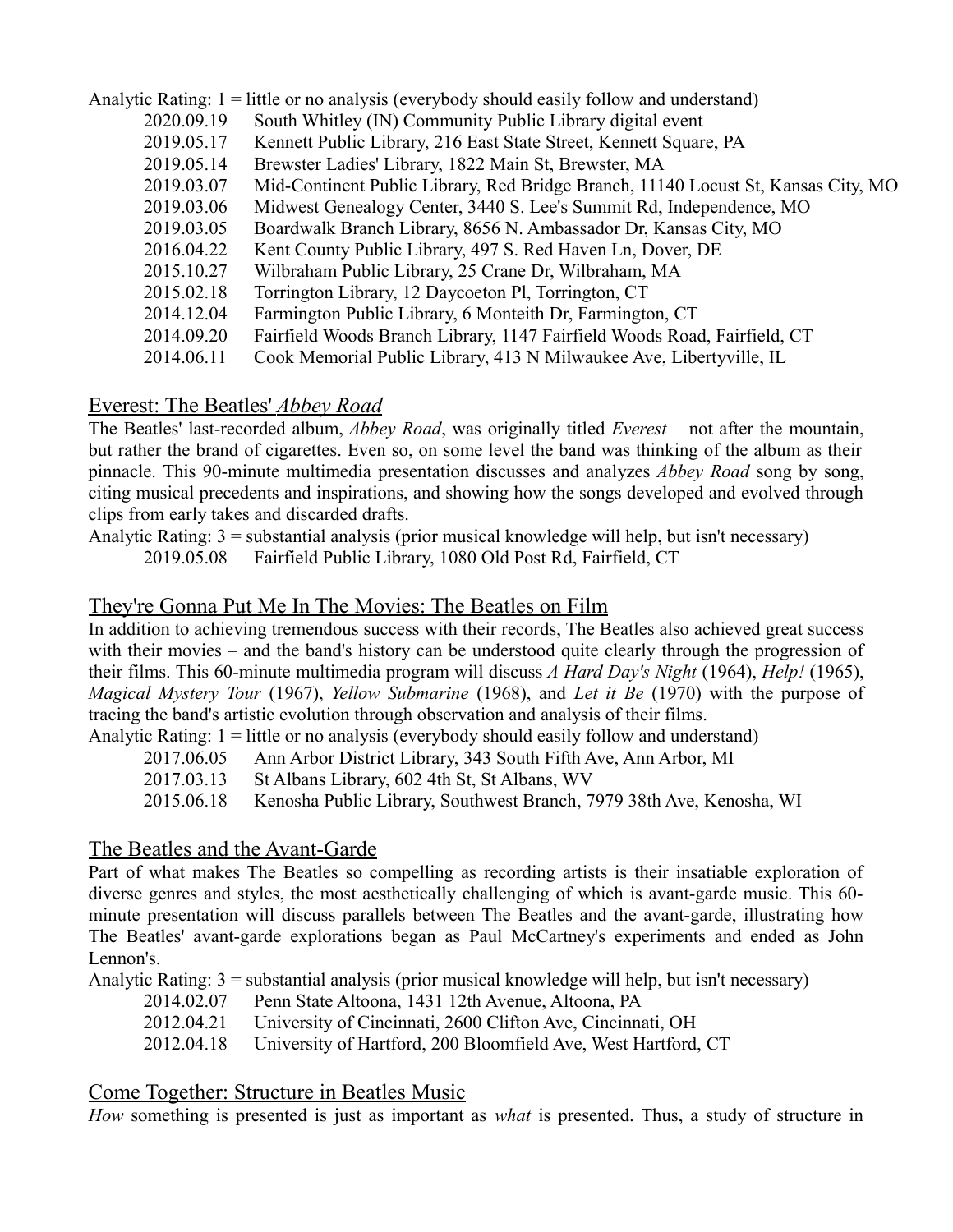Beatles music is ultimately a study in how the band chose to showcase their innovative musical ideas. This 60-minute multimedia presentation examines in great detail how Beatles music was put together. Analytic Rating: 4 = highly analytic (designed for academic audiences)

2018.11.11 Monmouth University, 400 Cedar Ave, West Long Branch, NJ 2017.09.09 The London Beatles Festival, London, ON, Canada 2017.08.12 The Fest for Beatles Fans, 9300 Bryn Mawr Ave, Rosemont, IL 2017.05.26 Abbey Road on the River, 700 W Riverside Dr, Jeffersonville, IN 2016.09.01 Butler University, Lilly Hall, Room 112, 4600 Sunset Ave, Indianapolis, IN

### Every Sound There Is: Harmony in Beatles Music

From the simple primary chords of "Love Me Do" to the sophisticated modulations of "The Abbey Road Medley", The Beatles' artistic development can be witnessed through their unusual and innovative harmonies. This 60-minute multimedia presentation observes and discusses harmony their recordings.

Analytic Rating: 4 = highly analytic (designed for academic audiences)

- 2019.09.29 Eastman School of Music, University of Rochester, 26 Gibbs St, Rochester, NY
- 2018.11.09 Monmouth University, 400 Cedar Ave, West Long Branch, NJ

## Killer B's: Beethoven and The Beatles

Few classical composers can claim greater influence and admiration than Ludwig van Beethoven; and few pop bands can claim greater influence and admiration than The Beatles. This 60-minute multimedia presentation will compare the two, citing similarities between how Beethoven treated his development sections with how The Beatles treated their bridge sections.

Analytic Rating: 4 = highly analytic (designed for academic audiences)

2013.09.25 University of Hartford, 200 Bloomfield Ave, West Hartford, CT

#### A Four-Headed Monster: The 4 Beatles in 5 Songs

If you had to pick songs which represent each of the four Beatles, which would you choose? This 60 minute multimedia presentation observes and analyzes each band member through the lens of one or two songs: For Paul McCartney, "Yesterday"; for Ringo Starr, "In My Life"; for John Lennon, "Strawberry Fields Forever", and for George Harrison, "Something" and "Here Comes the Sun". Analytic Rating: 3 = substantial analysis (prior musical knowledge will help, but isn't necessary)

2016.07.14 Women's Civic Club of Stone Harbor, 96th & The Beach, Stone Harbor, NJ

2016.06.16 Allen County Public Library, 900 Library Plaza, Fort Wayne, IN

#### Two Sides of the Same Coin: The Lennon/McCartney Dynamic

Few songwriting teams are as well respected as the duo of John Lennon and Paul McCartney. This 60 minute multimedia presentation will compare and contrast their songwriting over the course of The Beatles' career.

Analytic Rating: 3 = substantial analysis (prior musical knowledge will help, but isn't necessary)

- 2020.11.19 Mid-Continent Public Library (MO) digital event
- 2018.05.27 Abbey Road on the River, Radisson Louisville North, 505 Marriott Dr, Clarksville, IN
- 2017.10.26 Farmington Main Library, 6 Monteith Drive, Farmington, CT
- 2016.10.18 Newton Free Library, 330 Homer St, Newton, MA

Beneath the Waves: The Development of Paul McCartney's Bass Playing, 1962-1969 Paul McCartney helped elevate the social status of the lowly bass to match the guitar's rock star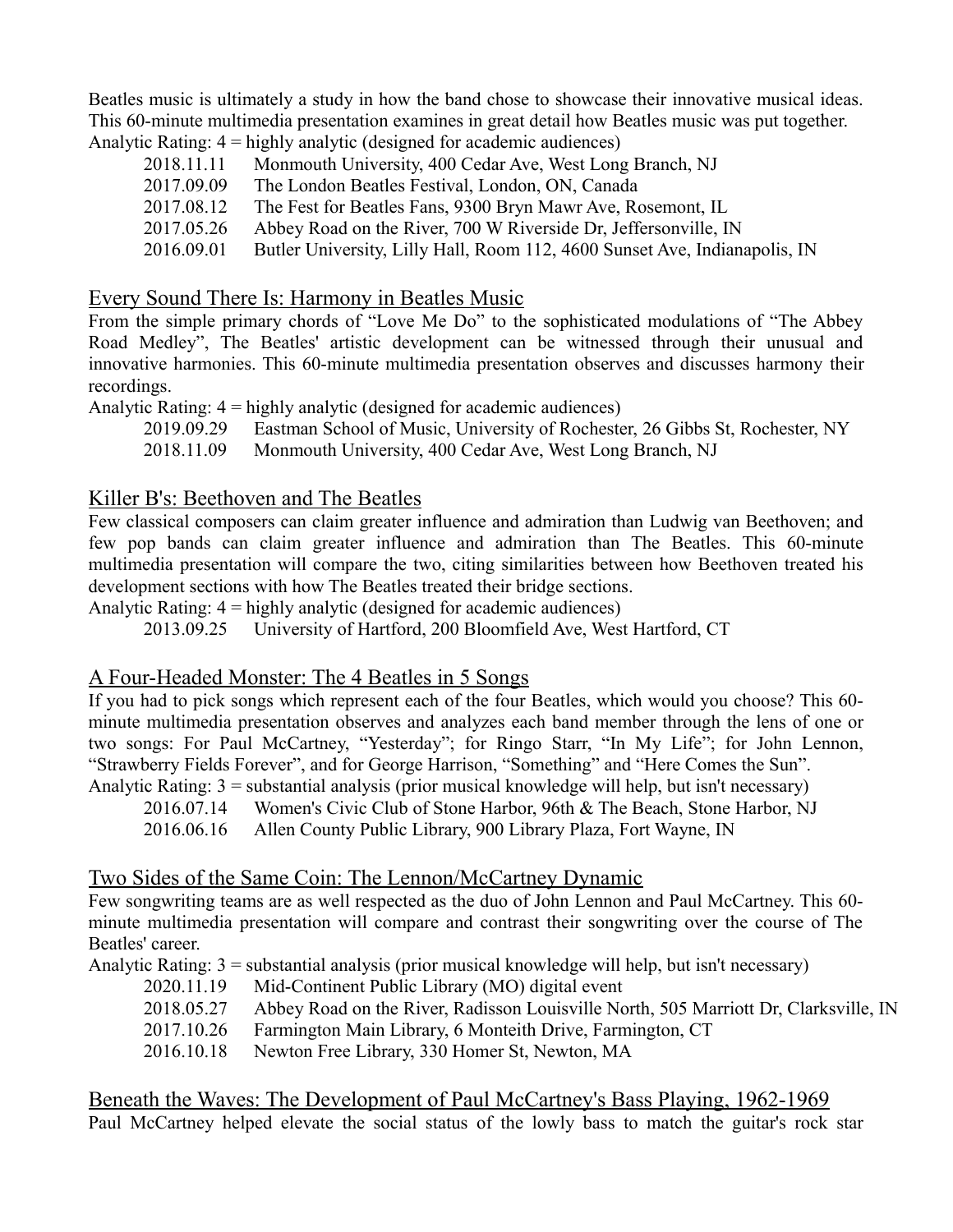persona. This 60-minute multimedia presentation illustrates how McCartney's skills as a bassist evolved from simple formulaic patterns into sophisticated and innovative melodies by citing and comparing examples from Chuck Berry, the Beach Boys, and Otis Redding, among others.

Analytic Rating: 3 = substantial analysis (prior musical knowledge will help, but isn't necessary)

Under construction (yet to debut)

#### The Quiet Beatle: The Development of George Harrison's Songwriting

A little younger than his band mates, George Harrison's songwriting matured a bit later than John Lennon's and Paul McCartney's. This 60-minute multimedia presentation traces Harrison's development as a songwriter from 1963-1969.

Analytic Rating: 3 = substantial analysis (prior musical knowledge will help, but isn't necessary)

- 2021.04.14 Mid-Continent Public Library (MO) digital event
- 2020.03.05 Mid-Continent Library, Parkville branch, 8815 Tom Watson Pkwy, Parkville, MO
- 2020.03.04 Mid-Continent Library, Blue Springs South Branch, 2220 S MO-7, Blue Springs, MO
- 2020.03.04 Woodneath Library Center, 8900 NE Flintlock Rd, Kansas City, MO

## Starr Time: A Celebration of Ringo Starr's Contributions to The Beatles

Contrary to popular belief, Ringo Starr was an integral component of The Beatles. This 60-minute program explains how and why Ringo replaced the band's previous percussionist, Pete Best, and celebrates Ringo's contributions to The Beatles through his personality, singing, drumming, and songwriting.

Analytic Rating:  $2 =$  some analysis, but easily digestible by the general public

- 2021.10.06 Midcontinent Public Library (MO) digital event
- 2017.09.10 The London Beatles Festival, London, ON, Canada
- 2017.05.27 Abbey Road on the River, 700 W Riverside Dr, Jeffersonville, IN
- 2016.08.14 The Fest for Beatles Fans: Hyatt Regency O'Hare, 9300 Bryn Mawr Ave, Rosemont, IL
- 2016.06.17 Kendallville Public Library, 221 South Park Ave, Kendallville, IN
- 2015.06.30 Polk County Library: Bolivar, 1690 W Broadway, Bolivar, MO

With A Little Help From Their Friend: A Celebration of The Beatles' Producer George Martin One under-appreciated aspect of The Beatles' iconic music was their producer, George Martin, who took the raw, intuitive songs of John Lennon, Paul McCartney, and George Harrison and helped turn them into extraordinary recordings. This 60-minute multimedia presentation analyzes how Martin contributed to the band's legendary songs.

Analytic Rating: 3 = substantial analysis (prior musical knowledge will help, but isn't necessary)

- 2022.03.09 Midcontinent Public Library (MO) digital event
- 2017.07.13 Monmouth County Library Headquarters, 125 Symmes Dr, Manalapan, NJ

# Songs The Beatles Gave Away

In addition to writing their own music, both John Lennon and Paul McCartney also regularly penned songs for other recording artists, including Cilla Black, Billy J. Kramer, Peter and Gordon, The Rolling Stones, Badfinger, and others. This 90-minute multimedia program considers all 26 such giveaways, comparing and contrasting them to recordings actually done by The Beatles.

Analytic Rating: 3 = substantial analysis (prior musical knowledge will help, but isn't necessary)

- 2022.04.13 Midcontinent Public Library (MO) digital event
- 2017.01.21 Cape Girardeau Public Library, 711 N. Clark St, Cape Girardeau, MO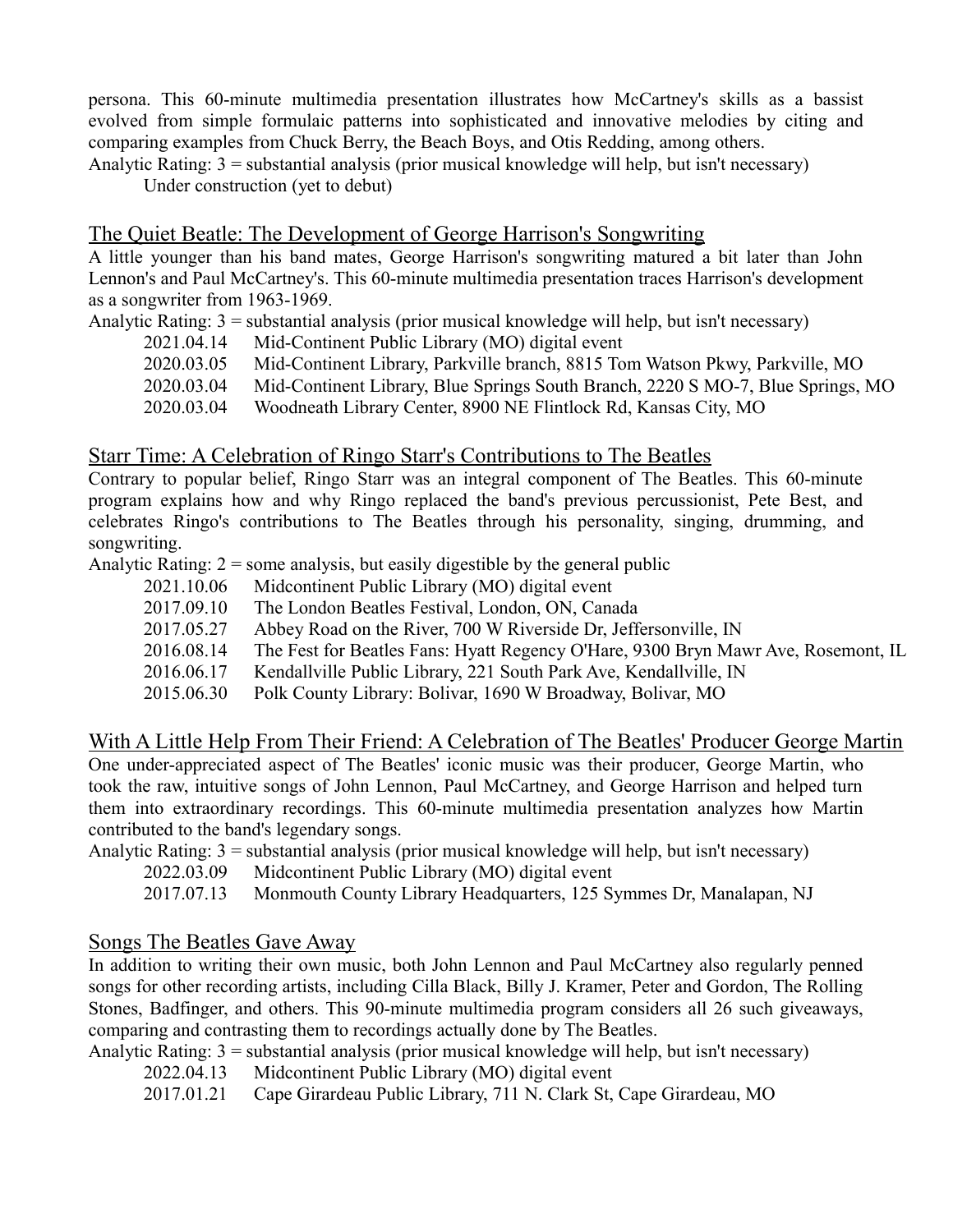## The Beatles in Missouri

The Beatles performed just twice in Missouri (in Kansas City on 17 September 1964, and in St. Louis on 21 August 1966), but those two concerts were particularly noteworthy. This 45-minute presentation will consider both shows, as well as their 1964 stay at Pigman Ranch, to illustrate how and why The Beatles' time in Missouri helped shape the band's history.

Analytic Rating: 1 = little or no analysis (everybody should easily follow and understand)

- 2021.03.03 Mid-Continent Public Library (MO) digital event
- 2017.05.16 Spencer Road Branch Library, 427 Spencer Rd, St Peters, MO
- 2017.05.10 Mid-Continent Library, Lee's Summit Branch, 150 NW Oldham Pkwy, Lee's Summit, MO
- 2017.05.09 Mid-Continent Library, Boardwalk Branch, 8656 N. Ambassador Dr, Kansas City, MO
- 2017.05.08 Woodneath Library Center, 8900 NE Flintlock Rd, Kansas City, MO
- 2016.09.12 Music at the Ozarks, 333 S John Q Hammons Pkwy, Springfield, MO

# Stairway to Zeppelin

When *Led Zeppelin II* replaced *Abbey Road* as the #1 album in December of 1969, it symbolized a "passing of the torch" into a new era in popular music. This 60-minute multimedia presentation observes how 1960s rock bands The Beatles, The Rolling Stones, and The Yardbirds paved the way for Led Zeppelin in the 1970s.

Analytic Rating: 3 = substantial analysis (prior musical knowledge will help, but isn't necessary)

- 2021.11.09 Fairfield (CT) public library digital event
- 2020.10.24 Lawrenceburg (IN) Public Library digital event
- 2020.06.19 Kennet (PA) Public Library digital event
- 2020.06.13 DeKalb (IL) Public Library digital event
- 2020.06.11 Itasca (IL) Community Library digital event
- 2019.05.15 Greenfield Public Library, 402 Main Street Greenfield, MA
- 2019.05.09 Farmington Public Library, 6 Monteith Dr, Farmington, CT
- 2019.05.07 Princeton Public Library, 65 Witherspoon St, Princeton, NJ
- 2019.03.07 Blue Springs South Branch Library, 2220 South, MO-7, Blue Springs, MO
- 2019.03.06 Woodneath Library Center, 8900 NE Flintlock Rd, Kansas City, MO
- 2019.03.05 Mid-Continent Public Library, Smithville Branch, 120 Richardson St, Smithville, MO
- 2019.03.04 Edwardsville Public Library, 112 S Kansas St, Edwardsville, IL
- 2018.07.12 Richards Memorial Library, 118 North Washington St, North Attleboro, MA

# The History of Rock 'n' Roll

This 60-minute multimedia presentation will trace the development of Rock 'n' Roll (as distinct from 1960s Rock) from its roots in the blues and country music, through its pinnacle in the mid 1950's, its abrupt decline in the late 50's, and conclude with its legacy and influence on musicians of subsequent decades. Artists discussed will include Buddy Holly, Little Richard, Chuck Berry, Elvis Presley, and others.

Analytic Rating: 1 = little or no analysis (everybody should easily follow and understand)

- 2016.11.11 Oakwood Village University Woods, 6205 Mineral Point Rd, Madison, WI
- 2016.10.19 Wellesley Free Library, 530 Washington St, Wellesley MA
- 2016.04.11 Deptford Free Public Library, 670 Ward Dr, Deptford, NJ
- 2016.03.10 Saline County Library, 1800 Smithers Dr, Benton, AR
- 2015.11.06 Middlesex Institute for Lifelong Education, 100 Training Hill Rd, Middletown, CT
- 2014.10.09 Middletown Adult Education, 398 Main St, Middletown, CT
- 2014.06.18 Greenfield Public Library, 5310 W Layton Ave, Greenfield, WI

2014.Spring (x3) LifeLearn, 50 South Main St, West Hartford, CT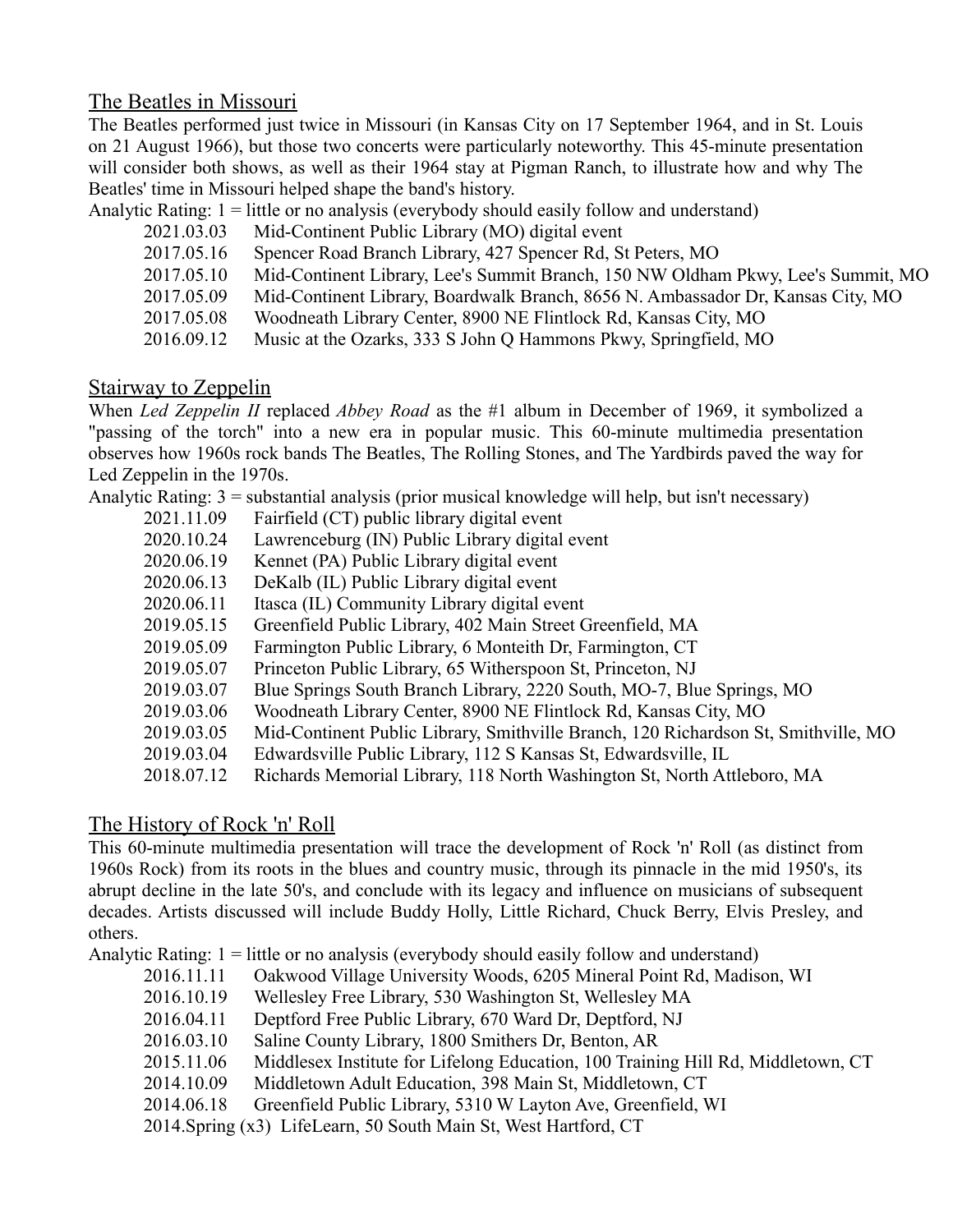#### The History of Popular Music in America

As the United States developed into an international superpower in the mid-Twentieth Century, so too America's music grew into an international force. This 90-minute multimedia presentation will trace the development of popular music in America from the conclusion of World War II to the present. Artists discussed will include Elvis Presley, The Beatles, Michael Jackson, and Eminem, among others. Analytic Rating:  $2 =$  some analysis, but easily digestible by the general public

2018.06.06 Brandon Township Public Library, 8636 304 South St, Ortonville, MI

2017.01.19 Pickneyville Public Library, 312 S Walnut St, Pinckneyville, IL

#### The Music of *Star Wars*

Often called a "space opera", one aspect of the *Star Wars* films that helped make them such a pop culture phenomenon was composer John Williams' iconic music. This 60-minute multimedia presentation showcases music from all nine episodes, illustrating how the music helps tell the story. Analytic Rating:  $2 =$  some analysis, but easily digestible by the general public

| 2021.10.16 | Bosler Memorial Library (PA) digital event                          |
|------------|---------------------------------------------------------------------|
| 2021.05.04 | Pike County (KY) Public Library District digital event              |
| 2020.06.27 | Lawrenceburg (IN) Public Library digital event                      |
| 2020.03.02 | Edwardsville Public Library, 112 S Kansas St, Edwardsville, IL      |
| 2019.06.08 | DeKalb Public Library, 309 Oak St, DeKalb, IL                       |
| 2019.05.18 | Avon Grove Library, 117 Rosehill Ave, West Grove, PA                |
| 2019.05.16 | Haverhill Public Library, 99 Main St, Haverhill, MA                 |
| 2019.05.04 | Allen County Public Library, 900 Library Plaza, Fort Wayne, IN      |
| 2018.07.26 | Torrington Library, 12 Daycoeton Pl, Torrington, CT                 |
| 2018.07.25 | Greenfield Public Library, 402 Main Street Greenfield, MA           |
| 2018.07.19 | Townsend Public Library, 12 Dudley Rd, Townsend, MA                 |
| 2018.07.18 | Bigelow Free Public Library, 54 Walnut St, Clinton, MA              |
| 2018.07.10 | Meriden Public Library, 105 Miller St, Meriden, CT                  |
| 2018.06.11 | Antwerp Sunshine Library, 24823 Front St, Mattawan, MI              |
| 2018.05.08 | Hussey-Mayfield Memorial Library, 250 N 5th St, Zionsville, IN      |
| 2018.01.31 | Ball State University, Music Instruction Building, Muncie, IN       |
| 2017.11.19 | Orlando Public Library, 101 E. Central Blvd, Orlando, FL            |
| 2017.11.16 | New Tampa Regional Library, 10001 Cross Creek Blvd, Tampa, FL       |
| 2017.11.15 | Jan Kaminis Platt Regional Library, 3910 S Manhattan Ave, Tampa, FL |
| 2017.11.14 | North Tampa Branch Library, 8916 North Blvd, Tampa, FL              |
| 2017.11.13 | SouthShore Regional Library, 15816 Beth Shields Way, Ruskin, FL     |
| 2017.11.12 | Jimmie B. Keel Regional Library, 2902 W. Bearss Ave, Tampa, FL      |
| 2017.10.14 | Thomas Memorial Library, 6 Scott Dyer Red, Cape Elizabeth, ME       |
| 2017.10.10 | Dunbar Free Library, 401 NH-10, Grantham, NH                        |
| 2017.10.02 | Onondaga County Public Library, 447 S. Salina St, Syracuse, NY      |
| 2017.09.30 | Dayton Public Library, 215 E. Third St., Dayton, OH                 |
| 2017.09.21 | Allen County Public Library, 900 Library Plaza, Fort Wayne, IN      |
| 2017.08.24 | Waukesha Public Library, 321 Wisconsin Ave. Waukesha, WI            |
| 2017.08.23 | Muskego Public Library, S73W16663 Janesville Rd, Muskego, WI        |
| 2017.08.21 | Cudahy Family Library, 3500 Library Ave, Cudahy, WI                 |
| 2017.05.30 | Ridgway Memorial Library, 127 N. Walnut St, Shepherdsville, KY      |
| 2017.05.04 | Oakley Public Library, 700 W 3rd St, Oakley, KS                     |
| 2017.03.16 | Mount Airy Public Library, 145 Rockford St, Mt Airy, NC             |
|            |                                                                     |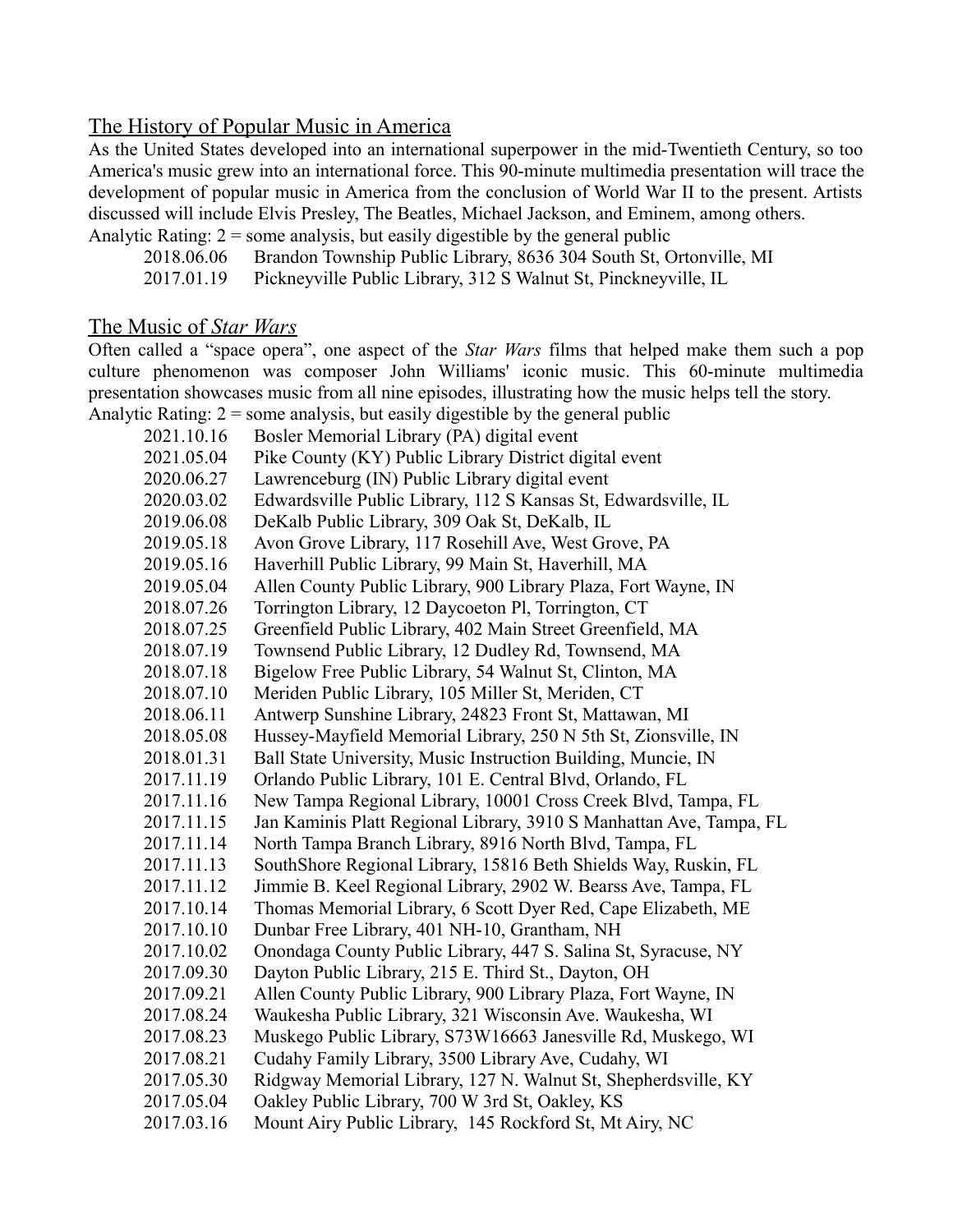| 2017.03.02 | Butler University, 4600 Sunset Ave, Indianapolis, IN                         |
|------------|------------------------------------------------------------------------------|
| 2016.10.28 | Middlesex Community College, 100 Training Hill Road, Middletown, CT          |
| 2016.10.21 | D. A. Hurd Library, 41 High St, North Berwick, ME                            |
| 2016.10.15 | Fairfield Public Library, 1080 Old Post Rd, Fairfield, CT                    |
| 2016.09.14 | The Library Center, 4653 S Campbell Ave, Springfield, MO                     |
| 2016.08.18 | Carmel Clay Public Library, 55 4th Ave SE, Carmel, IN                        |
| 2016.08.18 | Carmel High School, 520 E. Main St. Carmel, IN                               |
| 2016.05.17 | Young Memorial Library, 431 West Center St, Whitewater, WI                   |
| 2016.05.04 | Kenosha Public Library: Northside Branch, 1500 27th Ave, Kenosha, WI         |
| 2016.01.24 | IMCPL: Pike, 6525 Zionsville Rd, Indianapolis, IN                            |
| 2016.01.14 | Eckhart Public Library, 603 S Jackson St, Auburn, IN                         |
| 2016.01.13 | Hancock County Central Library, 900 W McKenzie Rd, Greenfield, IN            |
| 2016.01.12 | IMCPL: Irvington Branch, 5625 E. Washington St, Indianapolis, IN             |
| 2015.12.19 | Peabody Library, 1160 E Hwy 205, Columbia City, IN                           |
| 2015.12.12 | IMCPL: Glendale Branch, 6101 N. Keystone Ave, Indianapolis, IN               |
| 2015.11.03 | Henry Carter Hull Library, 10 Killingworth Turnpike, Clinton, CT             |
| 2015.08.19 | Tippecanoe County Public Library, 627 South St, Lafayette, IN                |
| 2015.06.26 | Mid-Continent Public Library: Raytown, 6131 Raytown Rd, Raytown, MO          |
| 2015.06.25 | Mid-Continent Public Library: Parkville, 8815 Tom Watson Pkwy, Parkville, MO |
| 2014.06.16 | Racine Public Library, 75 7 <sup>th</sup> st, Racine, WI                     |

## Baseball History

Unlike other sports, baseball has a rich and complicated history that closely parallels American history. This 2-hour program (or three-part or five-part series of 60-minute programs) will trace the history of the American national pastime from the Civil War through the present.

Analytic Rating: 1 = little or no analysis (everybody should easily follow and understand)

| 2014.fall (x3)        | Wethersfield Adult Education, 411 Wolcott Hill Rd, Wethersfield, CT |
|-----------------------|---------------------------------------------------------------------|
| $2014$ .summer $(x3)$ | Meriden Public Library, 105 Miller Street, Meriden, CT              |
| $2014$ .summer $(x3)$ | LifeLearn, 50 South Main St, West Hartford, CT                      |
| $2014$ spring $(x3)$  | Farmington Continuing Education, 6 Monteith Dr, Farmington, CT      |
| $2013$ .spring $(x5)$ | LifeLearn, 50 South Main St, West Hartford, CT                      |
|                       |                                                                     |

#### Baseball Before the Civil War

Though legend cites Civil War hero Abner Doubleday as "The Father of Baseball", historical evidence clearly indicates otherwise. This 60-minute presentation traces the origins and early development of America's national pastime.

Analytic Rating: 1 = little or no analysis (everybody should easily follow and understand)

- 2020.09.12 Brewster (MA) Ladies' Library digital event
- 2020.02.01 Lawrenceburg Public Library, 150 Mary St, Lawrenceburg, IN
- 2018.07.20 Woburn High School, 88 Montvale Ave, Woburn, MA
- 2017.08.29 Oakwood Village University Woods, 6205 Mineral Point Rd, Madison, WI
- 2016.06.21 Monticello Union-Township Public Library, 321 West Broadway St, Monticello, IN
- 2016.04.26 Wernersville Public Library, 100 N Reber St, Wernersville, PA
- 2015.07.01 Springfield-Greene County Library: Brentwood, 2214 Brentwood Blvd, Springfield, MO
- 2014.09.14 Simsbury Public Library, 725 Hopmeadow St, Simsbury, CT
- 2013.09.26 Russell Library, 123 Broad St, Middletown, CT

#### Shadow Ball: A History of The Negro Leagues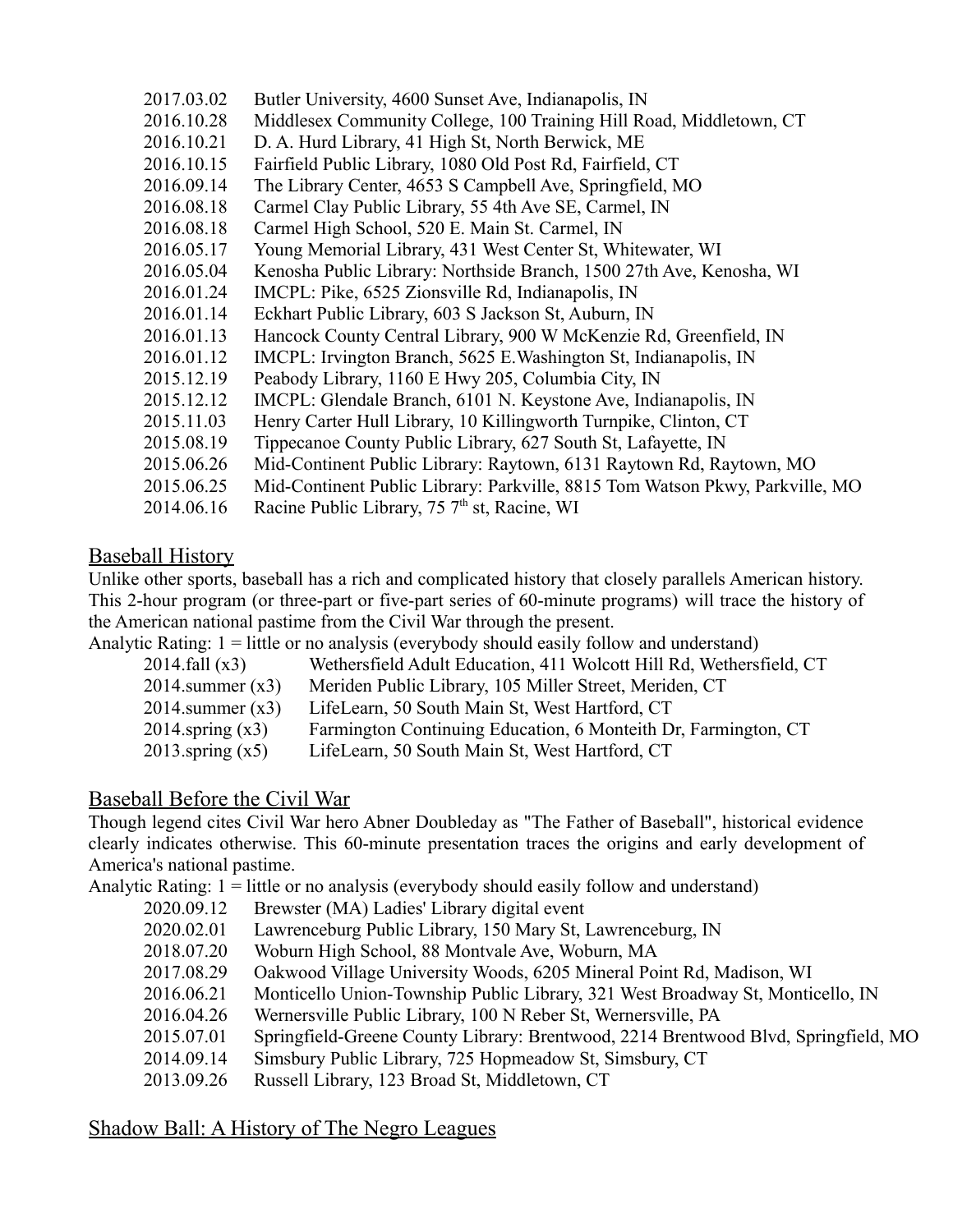When Jackie Robinson broke the color barrier in Major League Baseball on 15 April 1947, it marked one of the sport's greatest historical moments. But it also served as the beginning of the end for the Negro Leagues. This 60-minute multimedia presentation follows the rise and fall of Negro League baseball.

Analytic Rating: 1 = little or no analysis (everybody should easily follow and understand)

- 2021.10.25 Greenfield (MA) public library digital event
- 2016.10.17 Beverly Public Library, 32 Essex St, Beverly, MA
- 2013.09.18 Cromwell Belden Public Library, 39 West Street, Cromwell, CT

#### Naked Eye Astronomy

Many people think that cities are poor locations to star gaze, but the brightest stars can be seen from just about anywhere - you don't need binoculars or a telescope (though you can bring them if you'd like) to appreciate astronomy. This 60-minute course covers the major stars and constellations of the spring [summer/autumn/winter] months. The first 45 minutes will be held inside, where we will observe and discuss star charts, while the last 15 minutes will be spent outside (weather permitting) to view the real thing.

Analytic Rating: 1 = little or no analysis (everybody should easily follow and understand)

2014.11.21 EastCONN, 376 Hartford Turnpike, Hampton, CT

- 2014.11.20 Farmington Continuing Education, 6 Monteith Dr, Farmington, CT
- 2014.11.13 Middletown Adult Education, 398 Main St, Middletown, CT
- 2014.07.22 LifeLearn, 50 South Main St, West Hartford, CT
- 2014.spring (x3) LifeLearn, 50 South Main St, West Hartford, CT

### Origami for Beginners

Learn the basics of the Japanese art of paper folding through this one-time, two-hour interactive course using a new system of origami notation invented by the instructor. A variety of styles and qualities of paper will be provided, but feel free to bring your own materials as well. For a free preview, visit the instructor's origami blog at www.AaronKrerowicz.com.

Materials fee of \$5 payable to instructor at end of course.

Maximum enrollment: 10

Analytic Rating:  $2 =$  some analysis, but easily digestible by the general public

- 2017.03.18 Elkin Public Library 111 N Front St, Elkin, NC
- 2015.10.29 Orange Senior Center, 525 Orange Center Rd, Orange, CT
- 2014.10.28 Wethersfield Adult Education, 411 Wolcott Hill Rd, Wethersfield, CT
- 2014.10.02 Farmington Continuing Education, 1 Monteith Dr, Farmington, CT
- 2014.04.24 Farmington Continuing Education, 1 Monteith Dr, Farmington, CT
- 2014.04.15 LifeLearn, 50 South Main St, West Hartford, CT
- 2014.02.27 Middletown Adult Education, 398 Main St, Middletown, CT
- 2013.12.05 Middletown Adult Education, 398 Main St, Middletown, CT
- 2013.10.03 Farmington Continuing Education, 1 Monteith Dr, Farmington, CT
- 2013.06.11 Grace Academy, 277 Main St, Hartford, CT
- 2013.05.29 Capital Preparatory Magnet School, 1304 Main St, Hartford, CT
- 2013.04.08 Capital Preparatory Magnet School, 1304 Main St, Hartford, CT
- 2013.03.20 Capital Preparatory Magnet School, 1304 Main St, Hartford, CT

#### Beginning Piano

This single-session hands-on piano seminar, designed for people who have little or no piano experience but have always wanted to try, will cover the rudiments of piano playing: note names, simple musical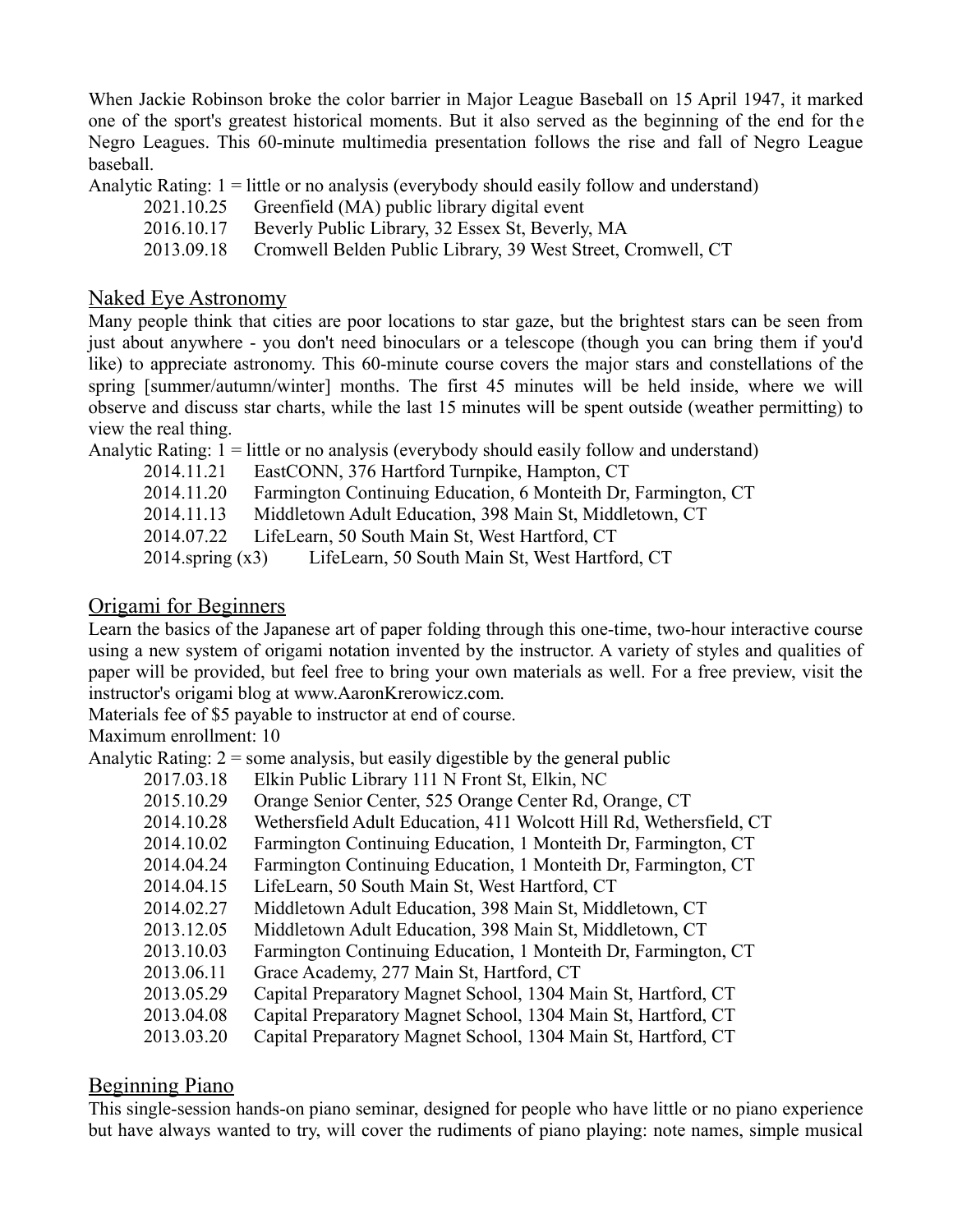notation, and a few chords. By the end of the class, participants will be able to play basic songs with both hands. A variety of keyboards will be provided, but students may bring their own instruments, too. Materials fee of \$10 due to instructor at start of class, which pays for a textbook which students keep. Analytic Rating: 1 = little or no analysis (everybody should easily follow and understand)

| 2015.05.04 | Wethersfield Adult Education, 411 Wolcott Hill Rd, Wethersfield, CT       |
|------------|---------------------------------------------------------------------------|
| 2015.03.28 | New London Adult & Continuing Education, 3 Shaw's Cove, New London, CT    |
| 2015.03.07 | Middletown Adult Education, 398 Main St, Middletown, CT                   |
| 2014.11.24 | Simsbury Continuing Education, 155 Firetown Rd, Simsbury, CT              |
| 2014.11.10 | Farmington Continuing Education, 6 Monteith Dr, Farmington, CT            |
| 2014.11.04 | Wallingford Adult Education, 142 Hope Hill Rd, Wallingford, CT            |
| 2014.11.03 | LifeLearn, 50 South Main St, West Hartford, CT                            |
| 2014.10.27 | Glastonbury Adult & Continuing Education, 330 Hubbard St, Glastonbury, CT |
| 2014.10.20 | Cheshire Adult Education, 29 Main St, Cheshire, CT                        |
| 2014.10.06 | Wallingford Adult Education, 142 Hope Hill Rd, Wallingford, CT            |
| 2014.10.04 | New London Adult & Continuing Education, 3 Shaw's Cove, New London, CT    |
| 2014.07.21 | LifeLearn, 50 South Main St, West Hartford, CT                            |
| 2014.05.05 | Sheehan High School, 142 Hope Hill Rd, Wallingford, CT                    |
| 2014.04.21 | Windsor Locks Continuing Education, 58 S Elm St, Windsor Locks, CT        |
| 2014.04.07 | Simsbury Continuing Education, 155 Firetown Rd, Simsbury, CT              |
| 2014.04.05 | New London Adult & Continuing Education, 3 Shaw's Cove, New London, CT    |
| 2014.03.31 | Manchester Adult and Continuing Education, 903 Main St, Manchester, CT    |
| 2014.03.24 | Cheshire Adult Education, 29 Main St, Cheshire, CT                        |
| 2014.02.26 | Farmington Continuing Education, 6 Monteith Dr, Farmington, CT            |
| 2014.02.24 | LifeLearn, 50 South Main St, West Hartford, CT                            |
| 2013.11.25 | Farmington Continuing Education, 6 Monteith Dr, Farmington, CT            |
| 2013.11.16 | New London Adult & Continuing Education, 3 Shaw's Cove, New London, CT    |
| 2013.11.11 | LifeLearn, 50 South Main St, West Hartford, CT                            |
| 2013.11.04 | Wallingford Adult Education, 142 Hope Hill Rd, Wallingford, CT            |
| 2013.10.21 | Glastonbury Adult & Continuing Education, 330 Hubbard St, Glastonbury, CT |
| 2013.10.05 | EastCONN, 376 Hartford Turnpike, Hampton, CT                              |
| 2013.06.13 | LifeLearn, 50 South Main St, West Hartford, CT                            |
| 2013.04.08 | Windsor Locks Continuing Education, 58 S Elm St, Windsor Locks, CT        |
| 2013.04.03 | Simsbury Continuing Education, 155 Firetown Rd, Simsbury, CT              |
| 2013.04.01 | Farmington Continuing Education, 6 Monteith Dr, Farmington, CT            |
| 2013.03.25 | Manchester Adult and Continuing Education, 903 Main St, Manchester, CT    |
| 2013.03.11 | Wallingford Adult Education, 142 Hope Hill Rd, Wallingford, CT            |
| 2013.03.09 | New London Adult & Continuing Education, 3 Shaw's Cove, New London, CT    |
| 2013.03.04 | LifeLearn, 50 South Main St, West Hartford, CT                            |
| 2013.03.02 | EastCONN, 376 Hartford Turnpike, Hampton, CT                              |
| 2013.02.25 | Cheshire Adult Education, 29 Main St, Cheshire, CT                        |

#### Intermediate Piano

This lecture/demonstration, designed for people who already have a little piano knowledge and experience, will cover intermediate-ability tips and tricks for how to take basic piano playing to the next level using chords. Topics will include different ways to play chords, chord inversions, how to predict chord changes and progressions, and chord transposition.

Analytic Rating: 3 = substantial analysis (prior musical knowledge will help, but isn't necessary)

2014.10.04 New London Adult & Continuing Education, 3 Shaw's Cove, New London, CT